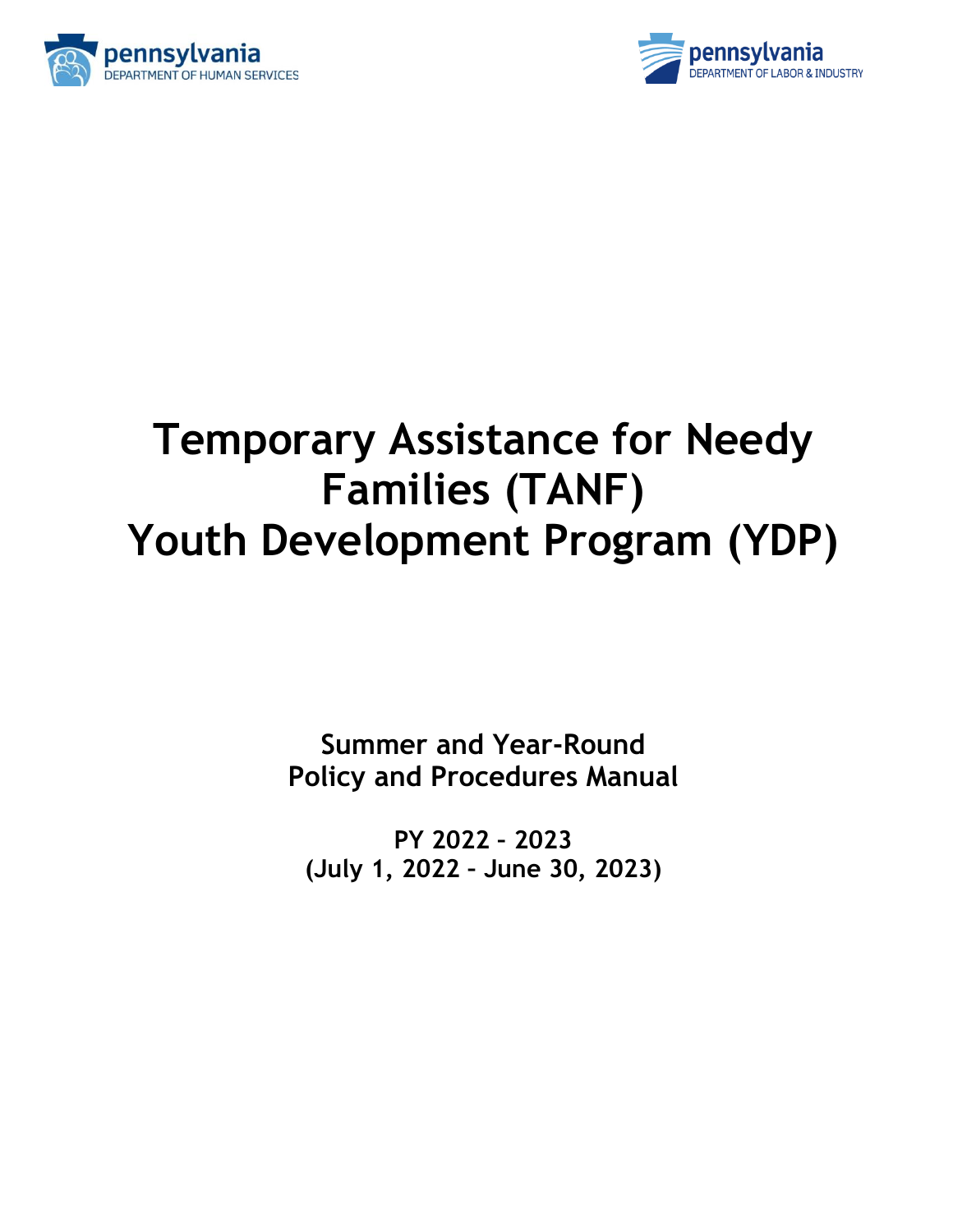



## **Table of Contents**

| Ι.   |           |  |  |  |  |  |  |
|------|-----------|--|--|--|--|--|--|
| П.   |           |  |  |  |  |  |  |
|      |           |  |  |  |  |  |  |
|      |           |  |  |  |  |  |  |
|      |           |  |  |  |  |  |  |
|      |           |  |  |  |  |  |  |
|      |           |  |  |  |  |  |  |
|      |           |  |  |  |  |  |  |
| III. |           |  |  |  |  |  |  |
|      | А.        |  |  |  |  |  |  |
|      | <b>B.</b> |  |  |  |  |  |  |
|      | C.        |  |  |  |  |  |  |
| IV.  |           |  |  |  |  |  |  |
|      | Α.        |  |  |  |  |  |  |
|      | <b>B.</b> |  |  |  |  |  |  |
|      | C.        |  |  |  |  |  |  |
|      | D.        |  |  |  |  |  |  |
| V.   |           |  |  |  |  |  |  |
| VI.  |           |  |  |  |  |  |  |
|      |           |  |  |  |  |  |  |
|      |           |  |  |  |  |  |  |
|      |           |  |  |  |  |  |  |
|      | Α.        |  |  |  |  |  |  |
|      | В.        |  |  |  |  |  |  |
|      | C.        |  |  |  |  |  |  |
|      | D.        |  |  |  |  |  |  |
|      |           |  |  |  |  |  |  |
|      | А.        |  |  |  |  |  |  |
|      | В.        |  |  |  |  |  |  |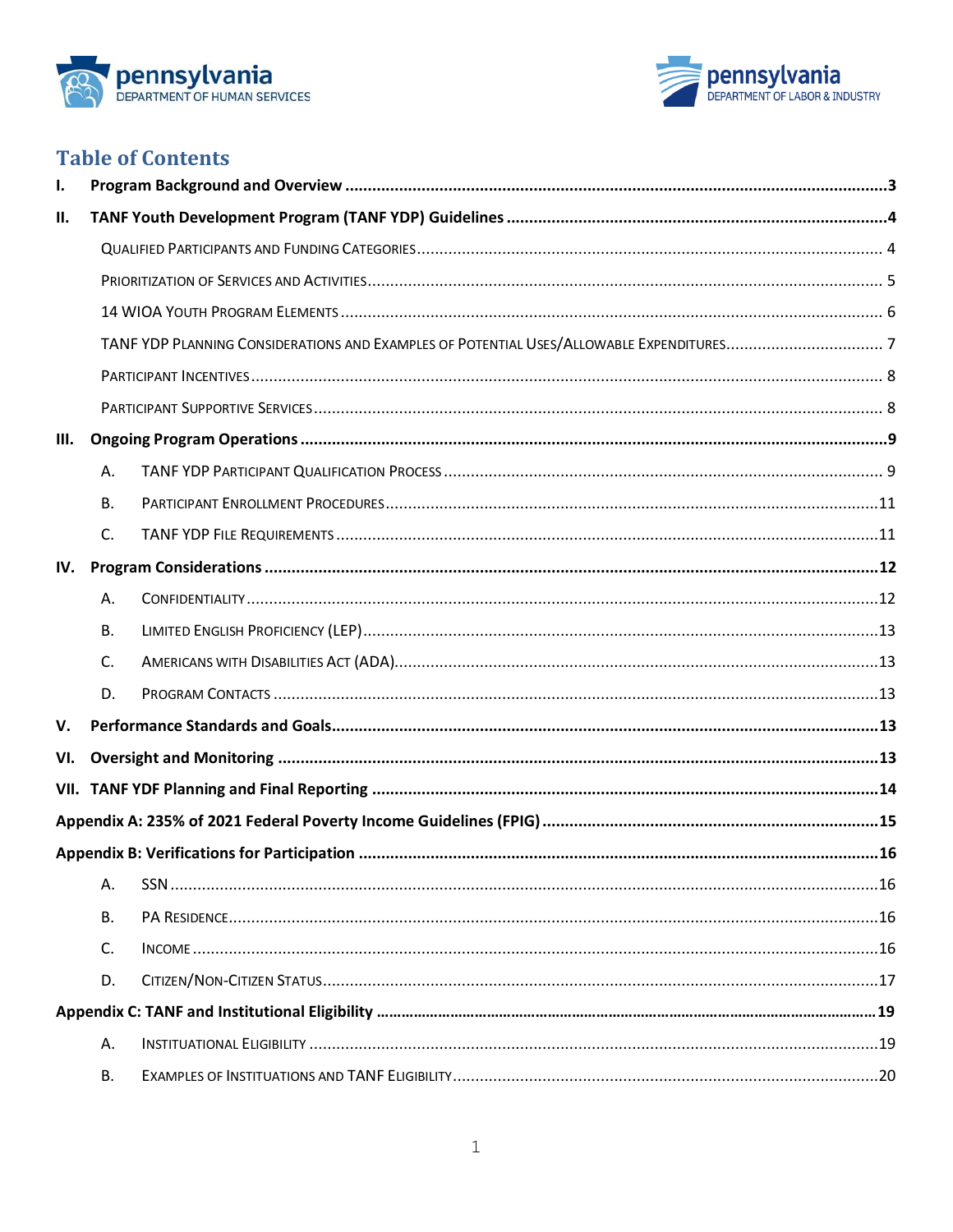



|  | DEPARTMENT OF HUMAN SERVICES | <b>DEPARTMENT OF LABOR &amp; INDUSTRY</b> |  |  |
|--|------------------------------|-------------------------------------------|--|--|
|  |                              |                                           |  |  |
|  |                              |                                           |  |  |
|  | <b>B.</b>                    |                                           |  |  |
|  |                              |                                           |  |  |
|  |                              |                                           |  |  |
|  |                              |                                           |  |  |
|  |                              |                                           |  |  |
|  |                              |                                           |  |  |
|  |                              |                                           |  |  |
|  |                              |                                           |  |  |
|  |                              |                                           |  |  |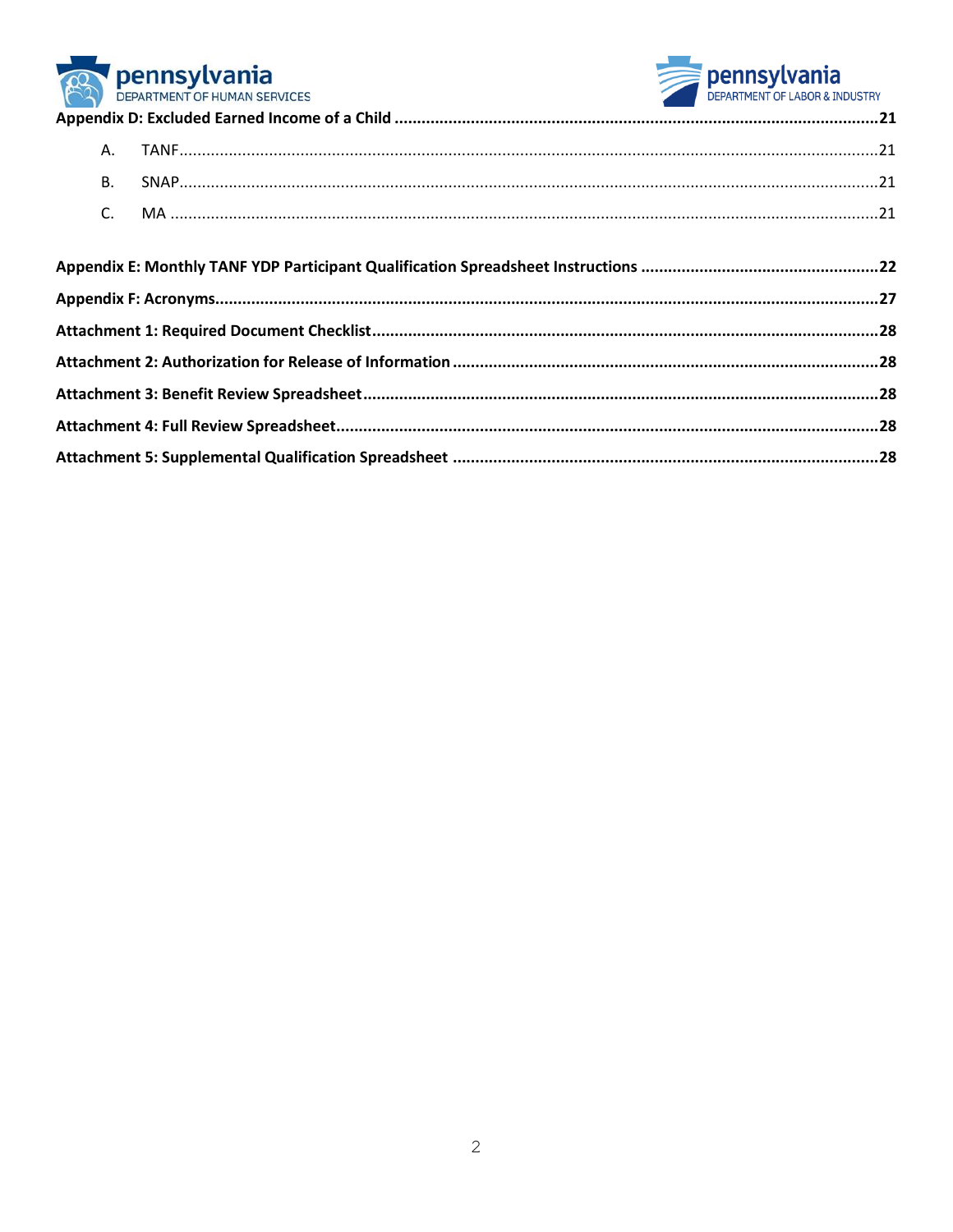



Since 2000, the Commonwealth of Pennsylvania has allocated TANF Youth Development Funds (YDF) from the TANF Block Grant to the Department of Labor & Industry (L&I). Local boards and their youth councils/committees are to use TANF YDF to enhance workforce investment funding and extend the availability of high-quality workforce development activities to low-income youth. This directly aligns with the priorities of the Workforce Innovation and Opportunity Act (WIOA), enacted in July 2014, and is reinforced by a joint statement from the U.S. Departments of Labor (DOL), Health and Human Services (HHS), and Housing and Urban Development (HUD). The act and statement emphasize their shared goal of providing comprehensive services to youth by connecting them to all available resources within their community.

This partnership encourages the network of state and local youth services, workforce development providers, and public housing agencies. This partnership will allow the development of workforce programs for needy and at-risk youth that provide employment, educational experiences, and essential skills such as financial literacy and time management. Additionally, this partnership strongly encourages programs to co-enroll youth in TANF and applicable workforce programs so participants in TANF funded subsidized employment opportunities can benefit from additional services such as occupational skills training and other relevant services.

The goal of WIOA is to improve the quality of the workforce, reduce welfare dependency, increase economic self-sufficiency, meet the skills requirements of employers, and enhance the productivity and competitiveness of the nation. WIOA outlines a broader youth vision that supports an integrated service delivery system and gives a framework through which states and local areas can leverage other federal, state, local, and philanthropic resources to support in-school youth (ISY) and out-of-school youth (OSY). Pennsylvania's WIOA Combined State Plan, affirms WIOA's priority of providing high-quality services for disadvantaged youth and young adults beginning with career exploration and guidance, continued support for high-quality case management toward educational attainment, opportunities for skills training in in-demand industries, and occupations. The intention of these collaborative services culminates with participants enrolling in post-secondary education, developing long-term career pathways, and obtaining a job earning a family or self-sustaining wage.

Pennsylvania's TANF State Plan also supports many of the same WIOA priorities. TANF YDF is directed to L&I to be used for youth workforce programs that include activities that meet TANF purpose number two (2) - end the dependence of needy parents on government benefits by promoting job preparation, work, and marriage. The primary goal of Pennsylvania's TANF Program is to provide support to families as they make the transition from dependence on welfare to self-sufficiency and long-term self-support. The Commonwealth's approach provides a participant with the opportunity to build work skills and work history. Pennsylvania's TANF program rewards work and helps families establish a financial base that will support self-sufficiency. Additionally, this program supports a family's efforts to work by providing allowances for work expenses such as childcare and transportation.

Each program year (PY), pending state budget approval, TANF YDF becomes available for the support and benefit of young people in Pennsylvania between the ages of 12 (or those that have completed the 5<sup>th</sup> grade) and 24 years at the time of enrollment, who are TANF recipients or whose personal monthly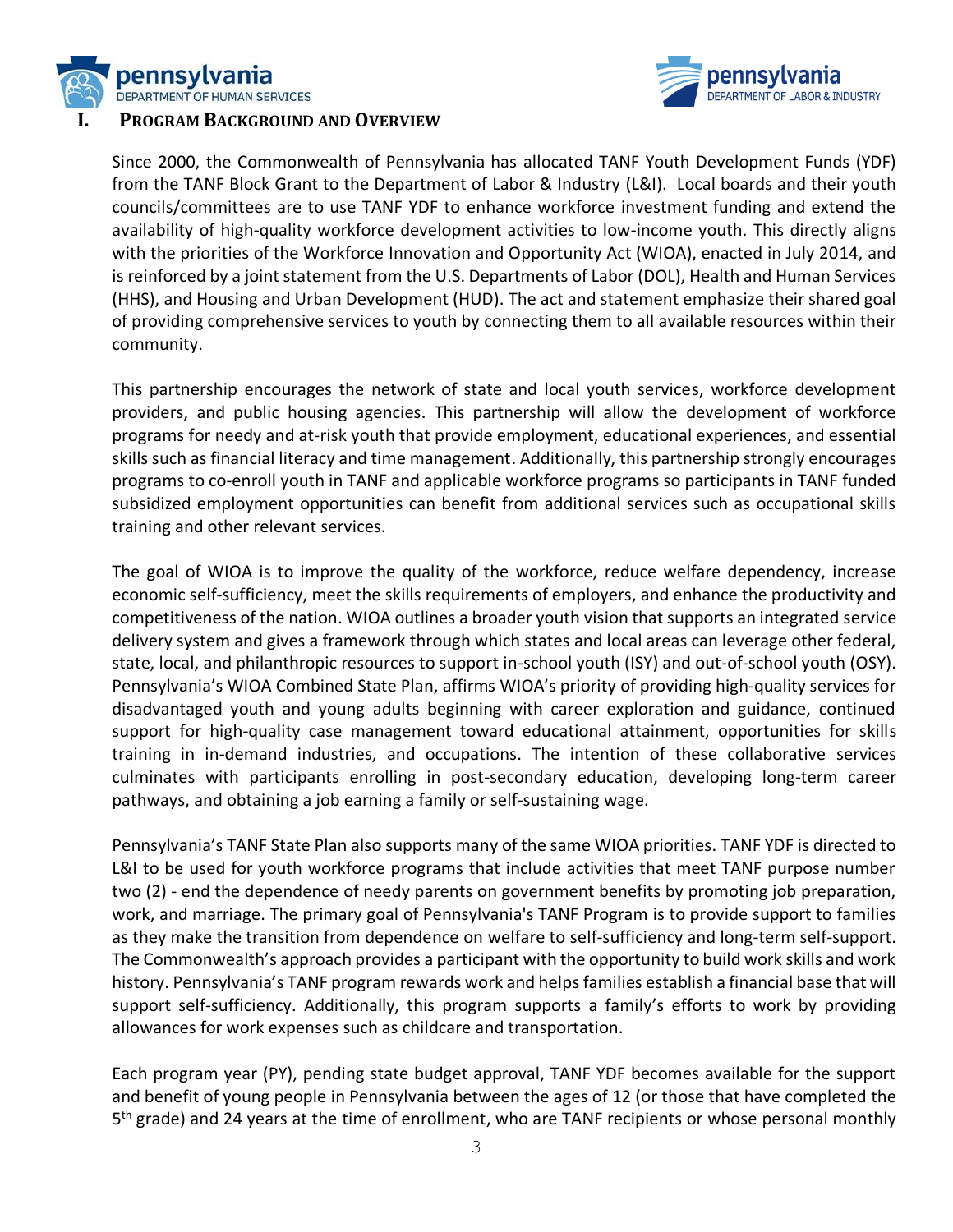



gross countable earned income does not exceed 235% of the Federal Poverty Income Guidelines (FPIG) (se[e Appendix A\)](#page-15-0). Local workforce development boards (LWDBs), their staff, as well as their LWDB youth committees, and the contracted youth service providers all come together each program year for the planning, execution, monitoring, and oversight of a successful TANF YDP.

#### **II. TANF YOUTH DEVELOPMENT PROGRAM GUIDELINES**

TANF YDPs may serve youth ages 12 through 24 but are not required to serve all ages within that range. It is up to local boards to determine the age groups on which they will focus. The broad range of ages will allow programming to focus on work experience opportunities and workforce exposure activities. TANF YDP providers may choose to focus the activities/services they plan to provide an older youth, younger youth, or all of the TANF youth age range, if the overall TANF YDP requirements, including allowable costs, are being followed. The LWDB must ensure that the segment of the youth population not served with TANF YDF still has the opportunity to receive local workforce programming supported by other funding streams. Activities must provide direct services to qualified youth participants and should incorporate the 14 WIOA Youth Program Elements.

#### **A. QUALIFIED PARTICIPANTS AND FUNDING CATEGORIES**

All individuals participating in the YDP require verification as a qualified TANF-eligible recipient either through TANF receipt or TANF income-eligibility. Subsequently, TANF YDP funds shall apply only to participants qualified for the program. For all group activities, LWDBs and the TANF YDP provider must collect the required TANF YDP documentation to verify that each group activity participant is qualified to receive TANF YDP services before a given activity. For verified individuals qualified as TANF participants, participation begins on the date the youth applied (date on TANF YDP application) and will remain qualified for 12 months. During this time, the youth may participate in multiple services with different local providers.

**NOTE:** If a TANF YDP provider chooses to serve individuals before establishing them as a qualified participant, the provider accepts the responsibility for funding services to those non-TANF individuals with an alternative funding source.

To be verified as a qualified participant for the TANF YDP an individual must (see [Appendix B\)](#page-15-1):

- 1. Be between the ages of 12 (or has completed the 5th grade) and 24 years at the time of enrollment.
- 2. Have proof of Social Security Number (SSN).
- 3. Be a U.S. citizen or a TANF-eligible non-citizen.
- 4. Be a PA resident.
- 5. Have personal monthly gross earned income that does not exceed 235% of the FPIG.

**NOTE:** Youth must meet the above criteria and be a TANF-eligible recipient either through TANF receipt or TANF income-eligibility.

The youth's sole monthly gross earned income shall establish their qualification unless the youth is legally married or has children and is residing in the same home as the child(ren)'s other parent. In those instances, the youth and their spouse or the other parent of the child(ren)'s gross earned income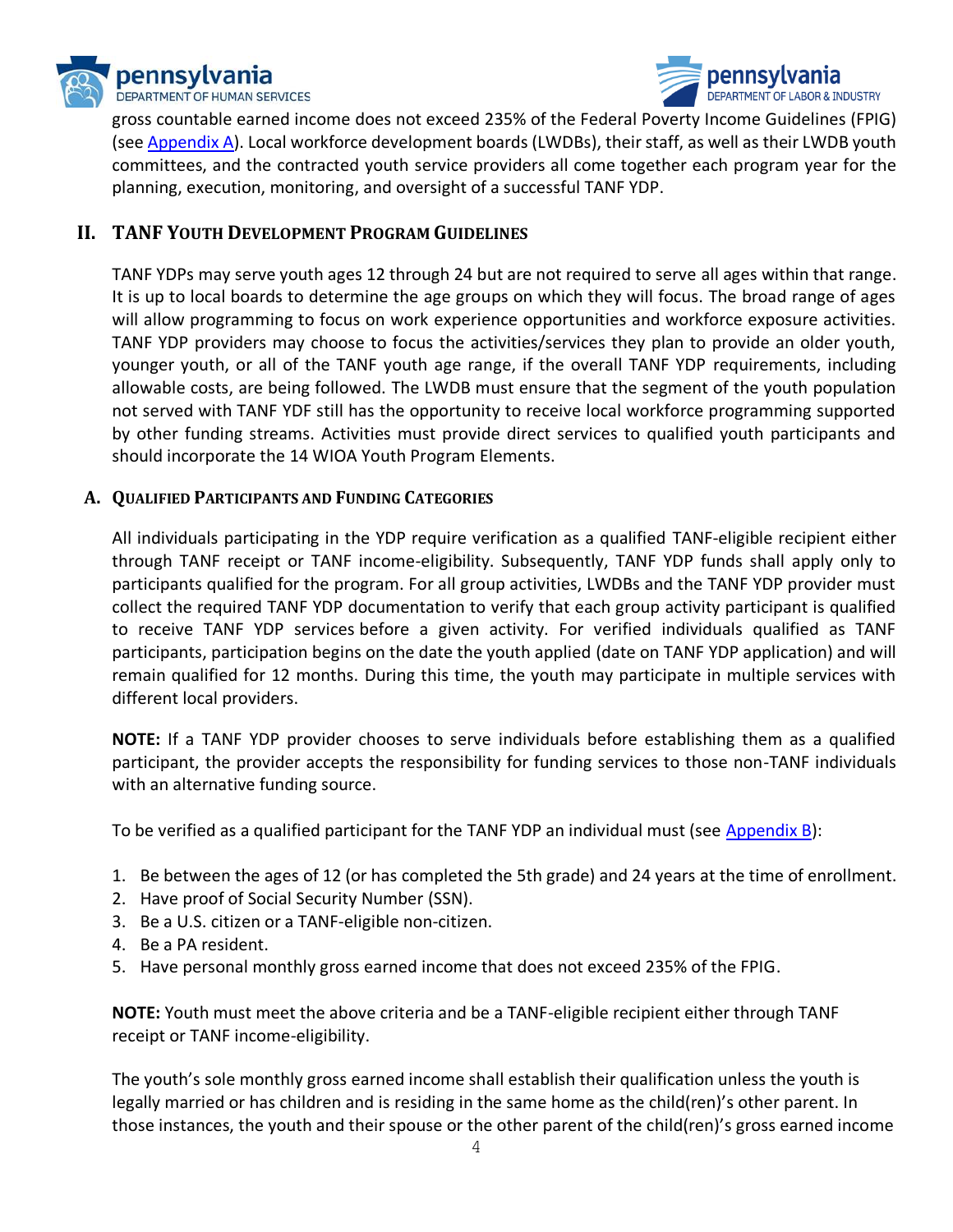



will apply, and the family's household size will include the youth, spouse or other parent of common child(ren) residing with them, and the child(ren). Proof of income must be dated within the last 30 days. Personal monthly gross income verification is required only at the time of enrollment.

Youth may self-certify if they do not have earned income. Either the WIOA Statement of Family Size/Family Income Form or the WIOA Self-Certification Form may be used for this TANF YDP purpose. The WIOA Self-Certification Form can be accessed via L&Is CWDS Help Center (select "List of Policies and Procedures", then select "WIOA").

TANF YDP participants must complete a new application after 12-months of participation if the youth wish to continue their engagement in TANF YDP activities. A youth's 12-month qualification period begins on the date the initial TANF YDP application was completed and subsequently qualified.

a) *Example*: Youth completed an application on October 8, 2021, and subsequently verified for qualification by The Department of Human Services (DHS) on October 25, 2021. The participant received year-round services from one local program in October 2021 and summer services in July 2022 from another local program. The participant would be required to complete a new application and be re-qualified in October of 2022.

The qualification process must be used as indicated to validate a participant on the 12-month cycle. All verifications previously collected must be maintained in the youth's data file.

Information not previously collected in the youth's initial enrollment would require verification at the time of re-enrollment and stored in the data file as appropriate.

TANF policy states that a person is not eligible for TANF if they are an inmate or resident of a public penal, reform, correctional or mental institution, or any other public institution or temporary hospitalized in a public mental institution. A court-involved youth may participate in the TANF YDP so long as they reside in a maternity home, drug and alcohol rehabilitation center, detoxification unit, community residential facilities under contract to, or operated by, state, county, or municipal authorities, such as Community Correction Centers (CCCs) (see [Appendix D](#page-15-1)).

#### **B. PRIORITIZATION OF SERVICES AND ACTIVITIES**

The Commonwealth expects LWDBs to prioritize services and activities to those eligible youth with any of the following barriers to success:

- 1. School dropout or identified as at risk of dropping out of school.
- 2. Within the age of compulsory attendance but has not attended for at least the most recent complete school year calendar quarter.
- 3. Basic skills deficient.
- 4. An English language learner.
- 5. Have a disability.
- 6. Court-involved or at risk of involvement.
- 7. Children of an incarcerated parent(s).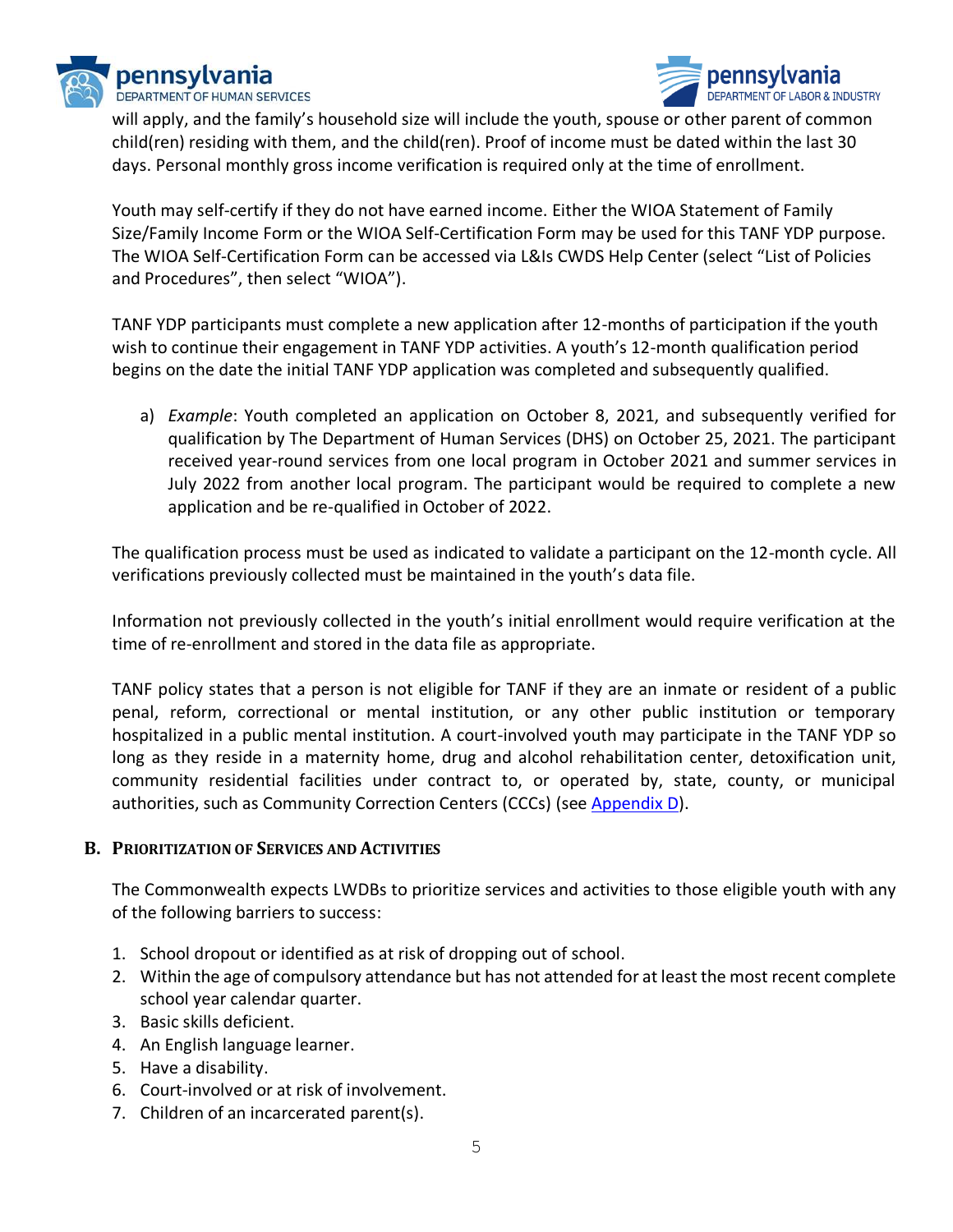



- 8. In foster care or aging out of foster care.
- 9. Homeless or a runaway.
- 10. Pregnant or parenting.
- 11. A migrant.
- 12. In need of additional assistance to enter or complete an educational program or to secure and hold employment.

**NOTE:** The Department of Human Services (DHS) does not require WIOA program compliance when expending TANF funds. Local areas are encouraged to co-enroll youth in multiple programs when it could benefit a youth participant to do so. However, WIOA funding may only be used to serve and follow-up with WIOA-enrolled participants.

#### **C. 14 WIOA YOUTH PROGRAM ELEMENTS**

Local workforce development boards (LWDBs) must incorporate the following 14 WIOA Youth Program Elements\* into their TANF YDPs to align with the TANF Statewide Plan.

- 1. Tutoring, study skills training, and instruction leading to secondary school completion, including dropout prevention strategies.
- 2. Alternative secondary school offerings or dropout recovery services.
- 3. Paid and unpaid work experiences with an academic and occupational education component.
- 4. Occupational skills training, with a focus on recognized postsecondary credentials and in-demand occupations.
- 5. Leadership development activities, e.g., community service, peer-centered activities.
- 6. Supportive services
- 7. Adult mentoring.
- 8. Follow-up services for at least 12-months after program completion.
- 9. Services end upon the completion of the 12-month cycle unless the participant re-enrolls or has additional funding available.
- 10. Comprehensive guidance and counseling, including drug and alcohol abuse counseling.
- 11. Integrated education and training for a specific occupation or cluster.
- 12. Financial literacy education.
- 13. Entrepreneurial skills training.
- 14. Services that provide labor market information about in-demand industry sectors and occupations.
- 15. Postsecondary preparation and transition activities.

\*Please see Appendix D for excluded income for TANF cash assistance, Supplemental Nutrition Assistance Program (SNAP), and Medical Assistance.

**NOTE:** All 14 WIOA Youth Program Elements must be made available. However, not all participants are required to receive all 14 WIOA Youth Program Elements. Program elements that a participant will receive will be based on individual needs as determined by the participant and the TANF YDP case manager. Details regarding the WIOA Youth Program Elements may be found at [WIOA Youth Program](https://youth.workforcegps.org/resources/2017/01/19/13/56/WIOA-Youth-Program-Element-Resources)  [Element Resources](https://youth.workforcegps.org/resources/2017/01/19/13/56/WIOA-Youth-Program-Element-Resources)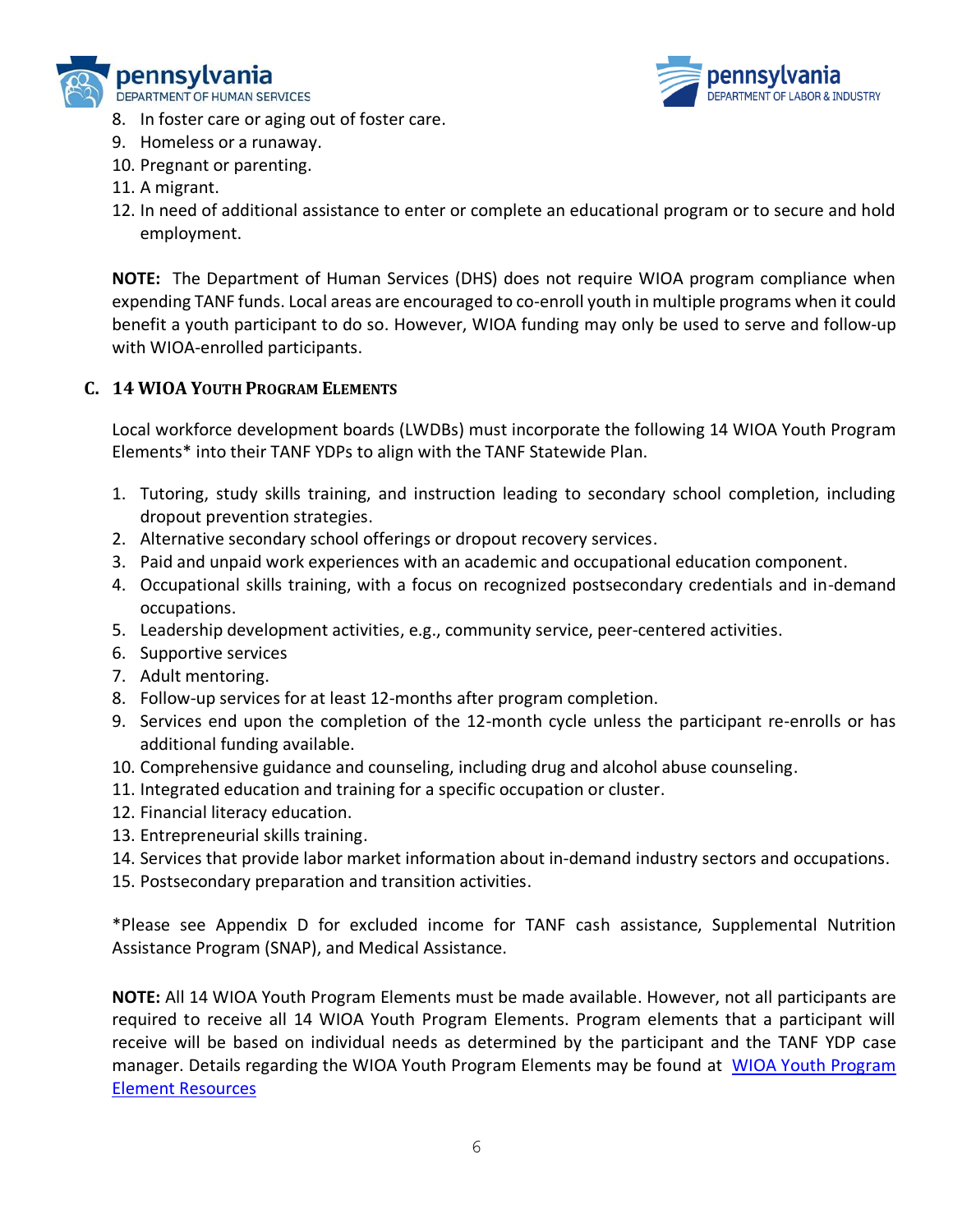



#### **D. TANF YDP PLANNING CONSIDERATIONS AND EXAMPLES OF POTENTIAL USES/ALLOWABLE EXPENDITURES**

- 1. Provision of workforce investment opportunities via community partnerships, such as municipal, community college, or career and technical education (CTE) relationships.
- 2. Provision of participant support costs, meaning direct costs for items such as subsistence allowances, travel allowances, and registration fees paid to or on behalf of participants or trainees (but not employees) in connection with conferences, or training projects, as defined in 2 CFR § 200.456.
- 3. Provision of work experience opportunities to TANF-eligible youth.
- 4. Provision of career awareness and exploration (career pathway) activities for TANF-eligible youth, such as: career camps, career counseling services, in-class employer presentations, business tours, job mentoring, job shadowing, computer science exposure (such as information technology, coding, 3-D printing, robotics, aquaponics), etc.
- 5. Purchase of dedicated supplies, equipment, technologies, and demonstrations to offer TANF-eligible youth 'hands-on' learning opportunities such as, STEM/STEAM, etc., to which they might not otherwise be exposed. Local areas must follow proper procurement and documentation procedures for the purchase of equipment etc. Service providers must have sufficient internal controls and policies in place to account for all assets. Local areas must use sound fiscal prudence to maximize the value of taxpayer dollars spent. Definition of supplies is found at 2 CFR 200.95. Definition of equipment is found at 2 CFR 200.94.
- 6. Grant recipients must use security precautions to protect personally identifiable information as specified in the grant agreement.
- 7. Increase of TANF youth participant wages for work experience opportunities in alignment with the Governor's priorities as defined in [Executive Order: 2016-02 Amended](https://www.governor.pa.gov/wp-content/uploads/2022/01/20220125-EO-2016-02-Amended.pdf) whenever possible.
- 8. [Coverage of Child Protective Services Law](https://www.dhs.pa.gov/KeepKidsSafe/Clearances/Documents/Employees%20having%20contact%20with%20children.pdf) (CPSL) clearance costs, as needed, to increase the willingness of local employers (and their participating staff) to host work experience opportunities for youth.
- 9. Purchase of allowable types of incentives for TANF-eligible youth (if consistent with local incentive policy, and federal & state statute/guidance, including proper internal controls).
- 10. Purchase of allowable types of supportive services for TANF-eligible youth is permissible, if consistent with local supportive services policy, and federal & state statute/guidance, including proper internal controls. Youth may not receive a special allowance (SPAL) from the County Assistance Office (CAO) for the same supportive service already received from the TANF YDP provider.
- 11. Implementation of special youth workforce projects, e.g., pilot programs, demonstrations, initiated by the Department of Labor & Industry that align with the overarching programmatic goals, target population, and allowable expenditures.
- 12. Infrastructure and shared expenditures as a result of being co-located in a PA CareerLink®.
- 13. Stipends are an allowable use of TANF YDP funds. The utilization of stipends must adhere to all documentation and internal control procedures. Otherwise, stipend cost may be determined unallowable.
- 14. Personnel and fringe benefits of staff implementing TANF YDP.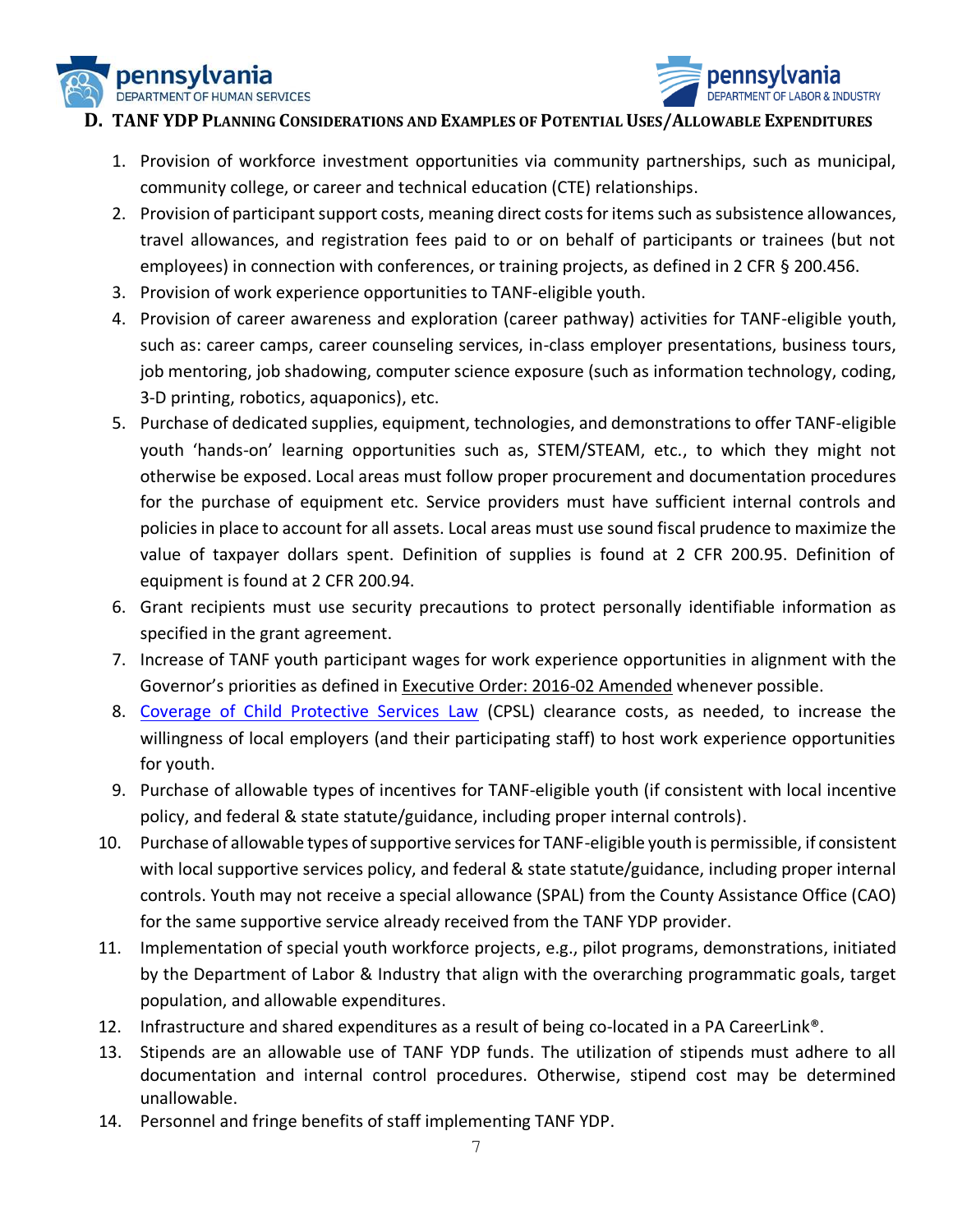



Incentive payments to youth participants are permitted for recognition and achievement directly tied to training activities and work experiences. Incentive payments may also be used for positive reinforcement to promote youth attendance or participation in workforce programming. Incentives are not based on need but rather on a participant meeting a defined objective or standard that is applied consistently across the program.

The local program must have written policies, procedures, and internal controls in place governing the award of incentives and must ensure that such incentive payments are tied to the goals of the specific program; outlined in writing before the commencement of the program that may provide incentive payments; align with the local program's organizational policies; and are in accordance with the requirements contained in Uniform Guidance at 2 CFR part 200. For example, federal funds must not be spent on entertainment costs. Therefore, incentives must not include entertainment, such as movie or sporting event tickets or gift cards to movie theaters or other venues whose sole purpose is entertainment. Additionally, there are requirements related to internal controls to safeguard cash, which also applies to the safeguarding of gift cards, which are essentially cash.

The TANF YDP provider must maintain a list of all incentives issued, and include the following information:

- 1. Amount and type of incentive issued
- 2. Name of individual receiving incentive
- 3. Date issued
- 4. Reason for issuance of incentive

The issuances of participant incentives are subject to monitoring to ensure costs are allowable and only provided to TANF eligible participants.

#### **F. PARTICIPANT SUPPORTIVE SERVICES**

TANF Youth Development Program providers are strongly encouraged to make supportive services, such as assistance with transportation, child care, housing, health/mental health care, educational testing, and work-related tools (e.g., eye-wear, program uniform, etc.) available when they are necessary to enable an individual to participate in authorized TANF YDP activities. Supportive services can be essential to the success of youth enrolled in workforce investment programming.

Additionally, partnerships must be cultivated with private and public-sector agencies to leverage and increase the resources available to meet the needs of youth. TANF participant referrals may then be made to partners who can provide other needed services for the overall support and success of a youth or young adult. Partners can include programs or agencies such as those funded by the U.S. Departments of Labor, Health and Human Services, Housing and Urban Development, and Justice, as well as faith- and community-based organizations.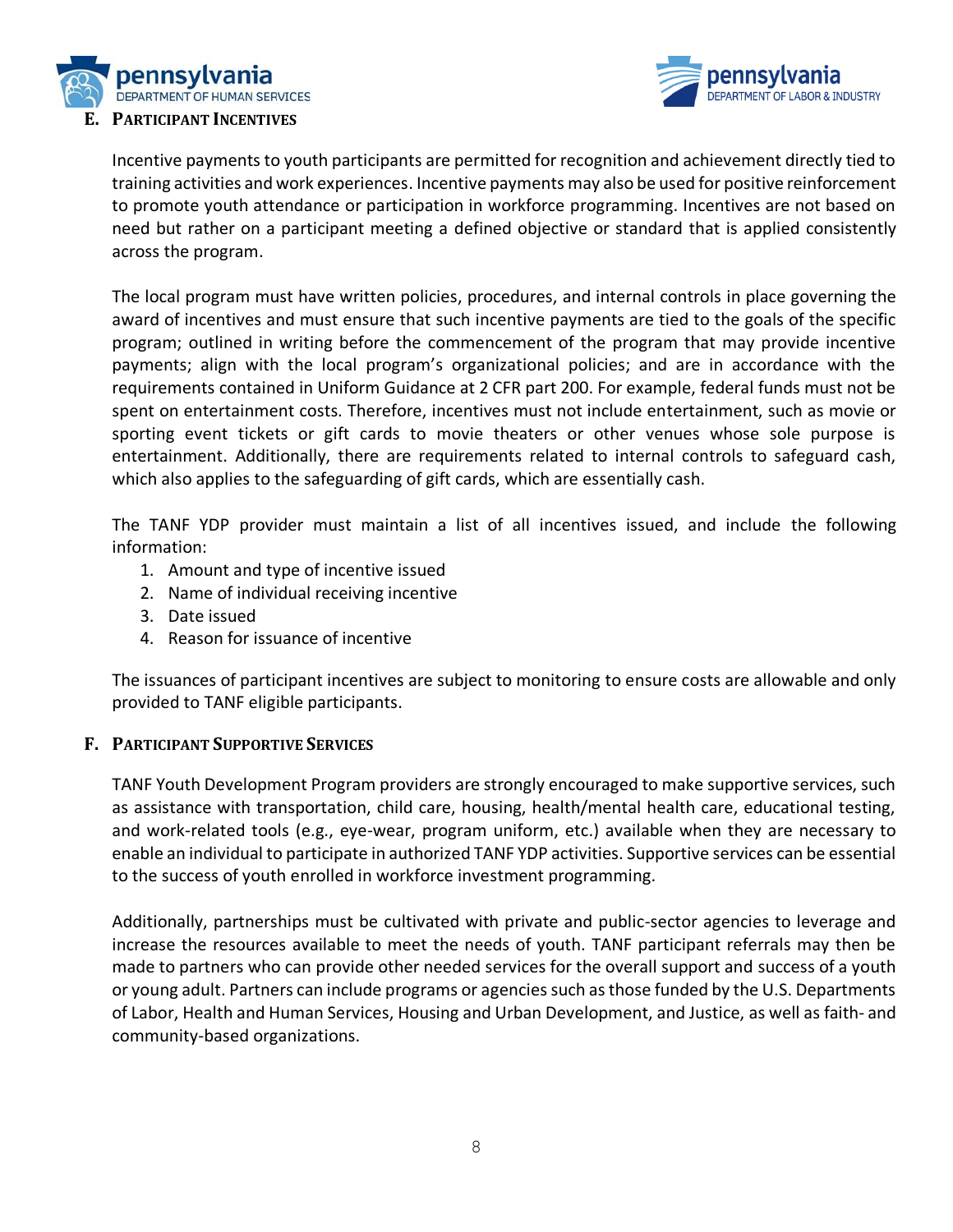



NOTE: Youth may not receive a special allowance (SPAL) from the CAO for the same supportive service received from the TANF YDP provider. The issuance of supportive services is subject to monitoring to ensure costs are allowable and only provided to TANF eligible participants.

#### **III. ONGOING PROGRAM OPERATIONS**

#### **A. TANF YDP PARTICIPANT QUALIFICATION PROCESS**

To be able to utilize TANF YDP funds, all TANF YDP participants must be qualified by DHS, via the Bureau of Employment Programs (BEP). BEP has established a spreadsheet process that will be used to qualify applicants for TANF YDP services. TANF YDP providers must electronically submit TANF YDP participant spreadsheets to DocuShare to ensure that personally identifiable information (PII) is not transmitted through unsecured methods. Each Local Workforce Development Board (LWDB) must identify one person and a backup that will be responsible for compiling local provider spreadsheets and uploading them to DocuShare.

Upon application, TANF Youth providers must either collect verification of all qualification criteria before submitting the qualification spreadsheets or request that DHS identify potential public assistance benefit recipients before collecting all verifications. The latter option decreases the amount of time program staff spend obtaining documentation and reduces barriers youth may face in securing the verifications necessary to qualify. When youth or their information cannot be verified by BEP, providers must verify youth qualification requirements.

| <b>Benefit Qualification: Benefit Review Spreadsheet</b> |                                                                                                                                                                                                                                                                                 |                                                                                                                                                                                                                                                                      |                                                                                                                                                                                                                                                                           |                                                                                                                                                                                                                                                                                                                                                                                                                                   |
|----------------------------------------------------------|---------------------------------------------------------------------------------------------------------------------------------------------------------------------------------------------------------------------------------------------------------------------------------|----------------------------------------------------------------------------------------------------------------------------------------------------------------------------------------------------------------------------------------------------------------------|---------------------------------------------------------------------------------------------------------------------------------------------------------------------------------------------------------------------------------------------------------------------------|-----------------------------------------------------------------------------------------------------------------------------------------------------------------------------------------------------------------------------------------------------------------------------------------------------------------------------------------------------------------------------------------------------------------------------------|
| <b>Purpose</b>                                           |                                                                                                                                                                                                                                                                                 | <b>Verifications</b>                                                                                                                                                                                                                                                 | <b>Frequency</b>                                                                                                                                                                                                                                                          | <b>Next Steps</b>                                                                                                                                                                                                                                                                                                                                                                                                                 |
| $\bullet$                                                | Initial<br>submission of<br>applicant(s) for<br>review of<br>benefits only.<br>Identifies youth<br>that are known<br>to the DHS<br>system to<br>determine if<br>individuals<br>qualify under<br>TANF receipt or<br>if more<br>information is<br>necessary for<br>qualification. | Name<br>SSN<br>$\bullet$<br>Date of Birth<br>$\bullet$<br>NOTE: These items<br>do not require<br>verification at the<br>time of Benefit<br>Review submission,<br>but the information<br>must be accurate to<br>ensure DHS can<br>identify the correct<br>individual. | Completed weekly<br>$\bullet$<br>when TANF Youth<br>providers receive<br>applications for<br>services.<br>Uploaded on Friday of<br>$\bullet$<br>each week for BEP<br>review the following<br>week.<br>BEP will upload results<br>$\bullet$<br>by the following<br>Friday. | BEP will inform<br>$\bullet$<br>providers of individuals<br>that have been qualified<br>through receipt of TANF<br>or SSI or if additional<br>information must be<br>verified to determine if<br>the individual qualifies<br>for TANF YDP services.<br>For individuals that<br>require additional<br>verification of<br>information, the<br>provider must submit<br>additional information<br>on the Supplemental<br>Spreadsheet. |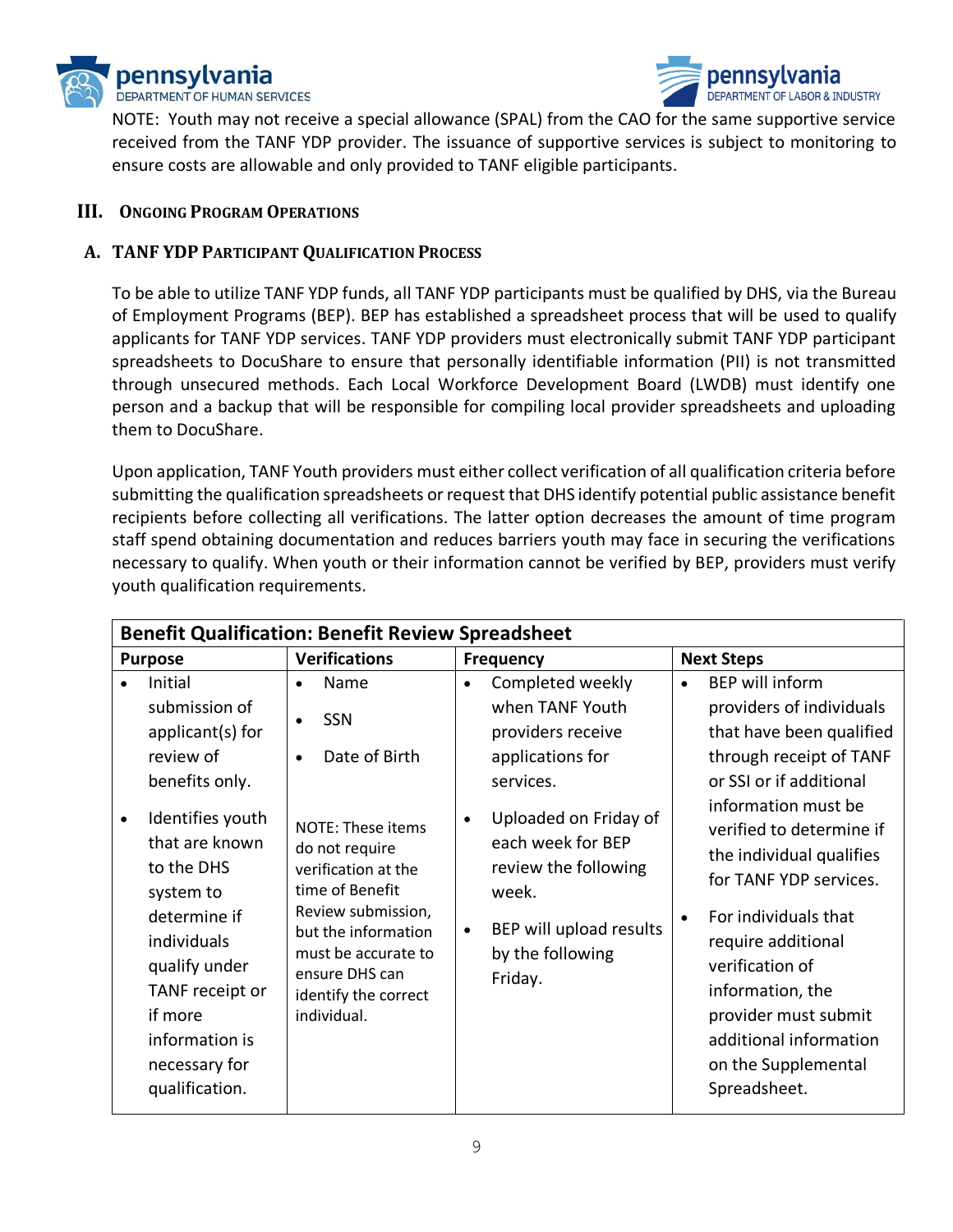



|                        | <b>Benefit Qualification: Full Review Spreadsheet</b>                                                                                                                                                                                                                               |           |                                                                                                                                                                                |                                     |                                                                                                                                                                                                                                                                                                |           |                                                                                                                                                                                                  |
|------------------------|-------------------------------------------------------------------------------------------------------------------------------------------------------------------------------------------------------------------------------------------------------------------------------------|-----------|--------------------------------------------------------------------------------------------------------------------------------------------------------------------------------|-------------------------------------|------------------------------------------------------------------------------------------------------------------------------------------------------------------------------------------------------------------------------------------------------------------------------------------------|-----------|--------------------------------------------------------------------------------------------------------------------------------------------------------------------------------------------------|
| $\bullet$              | Initial<br>submission of<br>applicant(s) for<br>full review,<br>when all<br>information<br>provided has<br>been verified by<br>the LWDBs or<br>local provider.                                                                                                                      | $\bullet$ | All qualification<br>information<br>must be<br>verified prior to<br>submission.                                                                                                | $\bullet$<br>$\bullet$<br>$\bullet$ | Completed weekly<br>when TANF Youth<br>providers receive<br>applications for<br>services.<br>Uploaded on Friday of<br>each week for BEP<br>review the following<br>week.<br>BEP will upload results<br>by the following<br>Friday.                                                             | $\bullet$ | BEP will review all<br>individuals for<br>qualification based on<br>the verified information<br>reported and inform<br>providers if and how<br>each youth qualifies for<br>TANF YDP services.    |
|                        | <b>Supplemental Qualification Spreadsheet</b>                                                                                                                                                                                                                                       |           |                                                                                                                                                                                |                                     |                                                                                                                                                                                                                                                                                                |           |                                                                                                                                                                                                  |
| $\bullet$<br>$\bullet$ | Used when a<br><b>Benefit Review</b><br>was submitted,<br>and DHS could<br>not qualify all<br>applicants<br>through the DHS<br>system.<br>Will include only<br>the applicants<br>that have not<br>already been<br>qualified<br>through the<br><b>Benefit Review</b><br>Spreadsheet. |           | <b>BEP</b> will identify<br>what<br>information<br>must be<br>verified by the<br>provider in the<br><b>Benefit Review</b><br>results for the<br>individual to be<br>qualified. | $\bullet$<br>$\bullet$              | Applicants that<br>require collection of<br>verifications based on<br>the Benefit Review<br>results must provide<br>verification within 14<br>days. *<br>Uploaded on Friday of<br>each week for BEP<br>review the following<br>week.<br>BEP will upload results<br>by the following<br>Friday. | $\bullet$ | <b>BEP</b> will review<br>individuals for<br>qualification based on<br>the verified information<br>reported and inform<br>providers if and how<br>each youth qualifies for<br>TANF YDP services. |
|                        |                                                                                                                                                                                                                                                                                     |           |                                                                                                                                                                                |                                     | *Youth that were unable to<br>provide verification within<br>14 days would not qualify<br>for TANF YDP services. If the<br>youth provides verifications<br>after the 14 days, they must<br>start the qualification<br>process over and be placed                                               |           |                                                                                                                                                                                                  |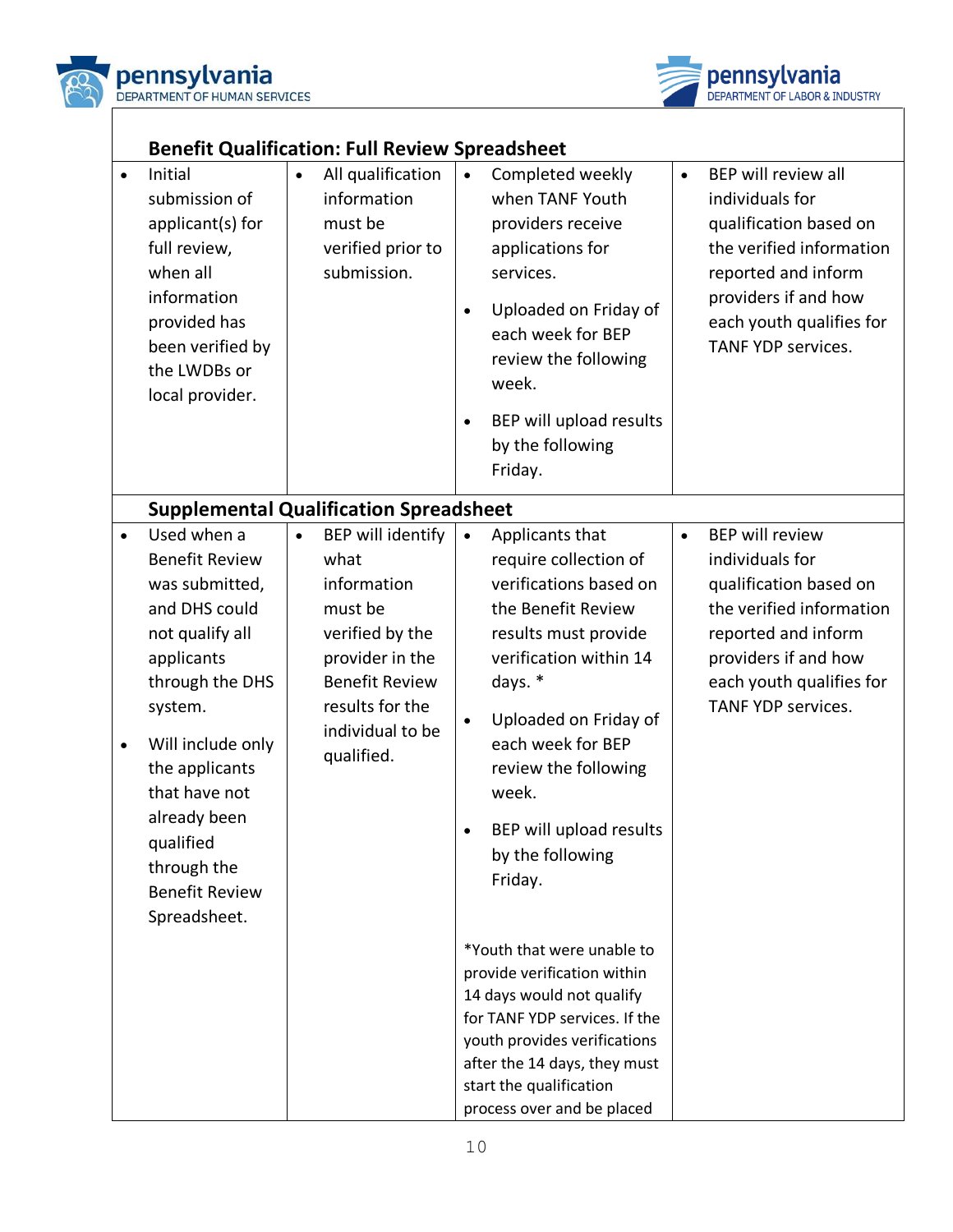



Please refer to Appendix E for Qualification Spreadsheet Process Instructions.

#### **B. PARTICIPANT ENROLLMENT PROCEDURES**

Providers may continue to use their existing TANF YDP applications, along with the TANF YDP Required Documents Checklist (Attachment 1). All TANF YDP applications must capture the following information and will be reviewed as part of the monitoring process as requested

- 1. First Name
- 2. Last Name
- 3. SSN
- 4. Date of birth
- 5. Residential address
- 6. Citizenship/immigration
- 7. Household size (the youth and/or spouse and child(ren), if applicable).
- 8. Personal monthly gross earned income and, if applicable, their spouse and child(ren).

Providers may modify their applications to capture and/or screen for any additional information that has been determined as a local program priority (e.g., more restrictive age range, career interests, etc.) as long as all mandatory information is obtained.

TANF YDP providers may document the homeless or runaway status of youth using any of the following acceptable verifications:

- 1. Written Statement from an Individual Providing Temporary Residence
- 2. Written Statement from Shelter
- 3. Written Statement from Social Service Agency
- 4. WIOA Telephone Verification/Document Inspection Form (See CWDS Help Center)
- 5. WIOA Self-Certification Form (See CWDS Help Center)

#### **C. TANF YDP FILE REQUIREMENTS**

The TANF YDP provider will create a confidential TANF YDP File for each participant. The internal controls associated to the storage and access with the overall TANF youth participants must be established in writing by the provider. The TANF YDP File must be kept in a secure designated location locally, with limited accessibility. Staff not associated with the TANF YDP case may not have access to the TANF YDP File.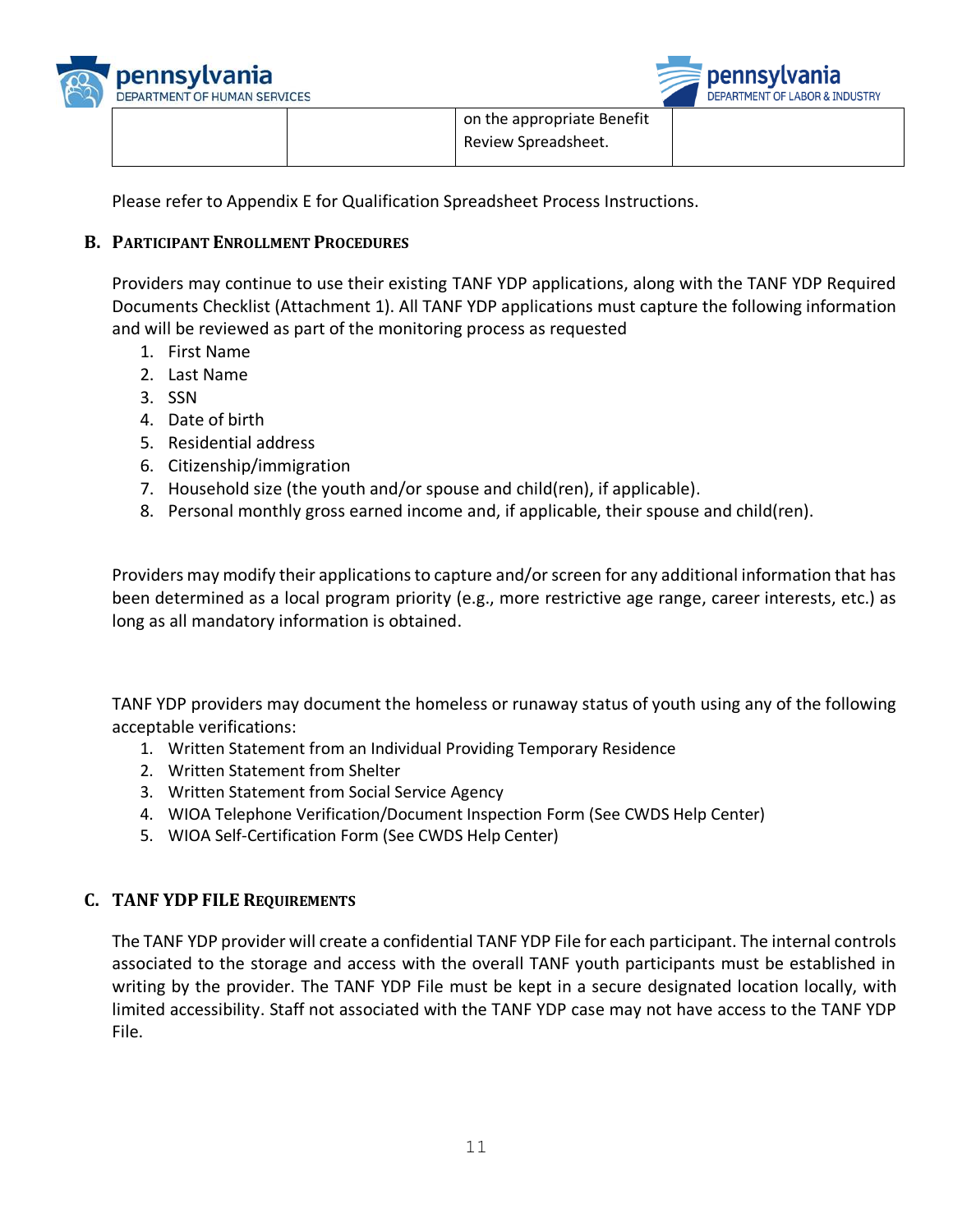



All data files must contain the participant's application and verifications for the following items (see [Appendix B](#page-15-1) and Attachment 1):

- 1. Social Security Number Verification
- 2. PA residency
- 3. Citizenship status
- 4. Personal monthly gross earned income.
- 5. Additional barrier (only for those determined income-eligible through residency in a high poverty area). For TANF YDP purposes, local staff should refer to WIOA's definitions for these barrier groups; and follow the existing state and/or federal acceptable documentation guidelines for the WIOA Youth Program.
- 6. Verification of activity. Examples include, where the youth was placed for work experience, assignment completion, self-attestation, telephone verification, attendance sheet, copies of pay stubs, time sheets, etc.
- 7. TANF YDP application.
- 8. Signed Authorization for the Release of Information.

**NOTE:** Electronically signed documents are permissible. Local boards must address in local policy how these security requirements will be verified, and compliance maintained.

Local boards may use telephone-verification, especially in consideration of individuals with barriers. When applicable, eligibility criteria may be verified by telephone contacts with recognized governmental or social services agencies, or by document inspections. These forms can be found in the List of Policies and Procedures for WIOA in the Help Center of CWDS.

All documents related to TANF YDP shall be maintained for a period of six (6) years or three (3) years past the period of performance end date. All documentation related to TANF YDP participation must be kept and made available for monitoring purposes. If documents are stored electronically, they must be made available and be legible. Additional information about monitoring and corrective action can be found in the grant agreement.

#### **IV. PROGRAM CONSIDERATIONS**

#### **A. CONFIDENTIALITY**

All participants must be assured that the personal data they provide will be confidential. Therefore, each LWDB, LWDB staff, and service providers are required to comply with all federal and state laws and policies related to data privacy, security, and protecting personally identifiable (PII) and sensitive information. The TANF YDP provider will keep participant information obtained from the participant or other sources confidential. Personal data will only be released upon the participant's written approval, which must be obtained on the Authorization for Release of Information Form (Attachment 2) or its equivalent, and only for the purpose specified by the participant. The signed Authorization for the Release of Information form or its equivalent must be retained in the youth's TANF YDP Data File. Additional information about the grantee's responsibilities related to customer and data confidentiality can be found in the grant agreement.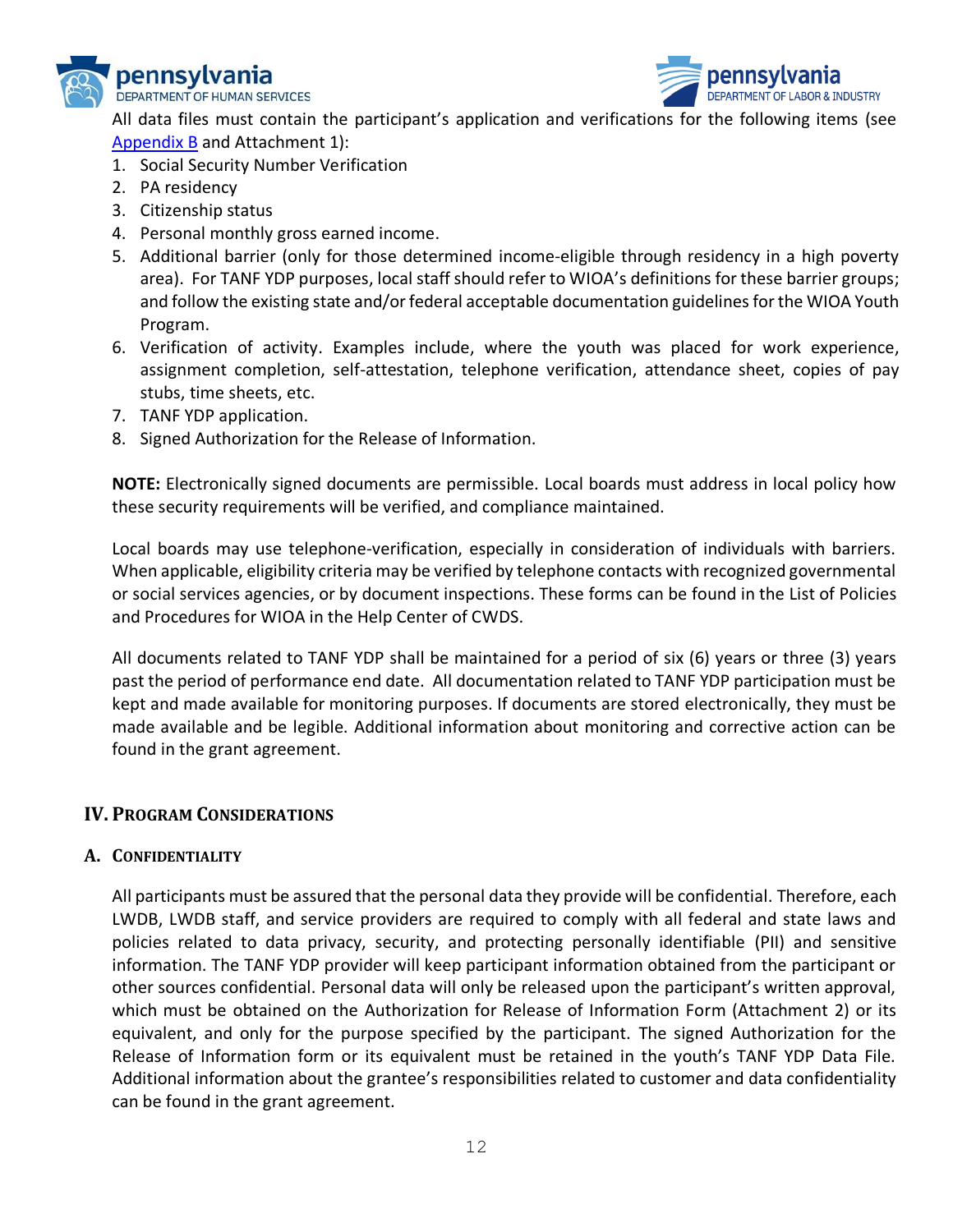



The Commonwealth has taken steps to safeguard the submission of information by implementing detailed technology and security policies. These policies can be viewed at the Office of Administration Information Technology website, [oa.pa.gov.](https://www.oa.pa.gov/Pages/default.aspx) Commonwealth-managed websites use the Secure Sockets Layer (SSL) encryption protocol to safeguard sensitive and personally identifiable information (PII). When contacting the Commonwealth and other partners through any method of communication (phone call, email, web form, etc.), determine whether the method of communication is adequately secured before providing any PII or other confidential information.

#### **B. LIMITED ENGLISH PROFICIENCY (LEP)**

Each TANF YDP provider will provide or arrange for the provision of adequate interpretive services for all TANF YDP services and activities.

#### **C**. **AMERICANS WITH DISABILITIES ACT (ADA)**

The Americans with Disabilities Act of 1990 (ADA) prohibits discrimination and ensures equal opportunity for persons with disabilities in employment, state and local government services, public accommodations, commercial facilities, and transportation. It also mandates the establishment of TDD/telephone relay services. All contractors must comply with the Americans with Disabilities Act.

#### **D. PROGRAM CONTACTS**

**TANF YDP RESOURCE ACCOUNT** Email: [RA-LITANF-YDP@pa.gov](mailto:RA-LITANF-YDP@pa.gov)

#### **V. PERFORMANCE STANDARDS AND GOALS**

Performance standards, including satisfactory progress towards, and tracking of outcomes identified in the local board's TANF YDF Plan narrative incorporated into the WIOA Local Plans, will be used to assess the effectiveness of the service provider. Additionally, any TANF youth served must participate in at least one Workforce Investment activity or work experience before exiting the program. "*Workforce Investment activity" refers to all workforce-related programming designated for TANF YDP participants, in alignment with the WIOA Youth program guidelines (e.g., work experiences, career awareness and exploration, etc.).*

TANF Youth Development funding augments WIOA programming, but there is no requirement that they last the same duration as a WIOA Youth Program enrollment and associated services. For youth who are coenrolled (in WIOA and TANF YDP), the TANF YDP case shall be terminated at the conclusion of the TANFfunded activity.

#### **VI. OVERSIGHT AND MONITORING**

L&I will monitor the TANF Youth Development Program providers through verification reviews, as well as onsite visits and virtual monitoring to review program compliance, including verifying that TANF youth are actively engaged in programming. Monitoring will include observation of activities, a sample review of TANF YDP participants' data files, TANF YDF Plan outcomes, and an exit conference with program staff.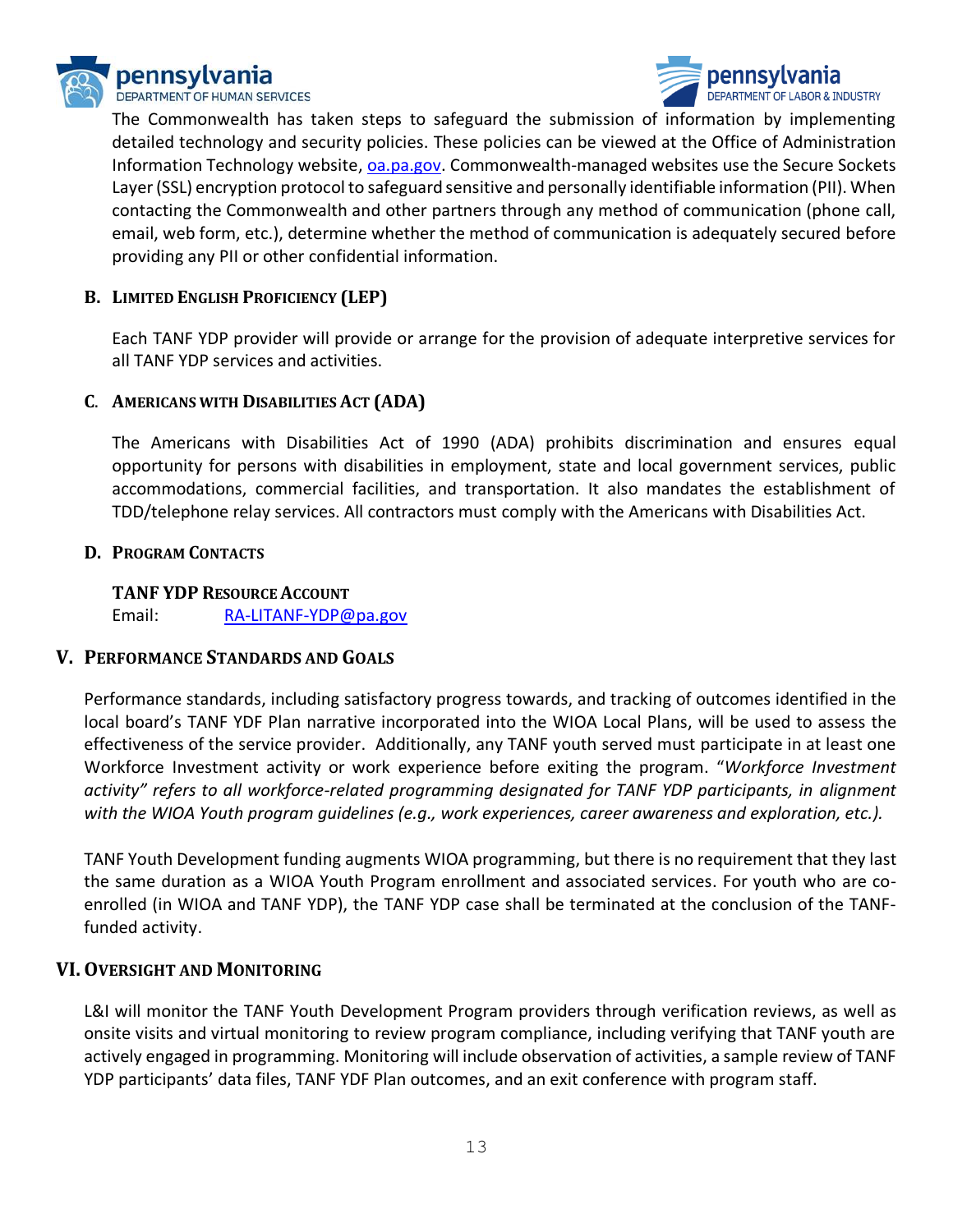



TANF YDP providers that do not meet the minimum outcomes and expectations will be asked to submit a corrective action plan addressing the deficiency(ies) within 30 days. Regular progress reports on actions to correct the deficiencies will also be required. Additional information about monitoring and corrective action can be found in the grant agreement.

#### **VII. TANF YDF PLANNING AND FINAL REPORTING**

In collaboration with the Governor's office, L&I leadership and DHS leadership, the TANF Plan Narrative (previously submitted annually) will now be incorporated into the WIOA Local Plans in accordance with the four-year planning cycle and two-year modification processes. Local boards will continue to submit their annual TANF Youth Development Program budget final reporting document(s) (narrative report and spreadsheet) on a schedule determined by the commonwealth, with announced planning or reporting guidelines and deadlines for submission. TANF YDF Plans will focus on, among other things, the LWDB's planned age-appropriate youth workforce activities or services and the anticipated number of participants to be served (including age-ranges and targeted barrier populations and outcomes); while the TANF YDF Final Report will focus on the actual youth workforce activities and services provided, as well as the actual number of participants served (including age-ranges and targeted barrier populations and outcomes).

TANF Youth Services Program Plan Modification – should a local entity need to amend the TANF Youth Services section of their local or regional plan, it must go through the formal modification process outlined in the published regional and local plans policy on the department's website.

TANF YDF Planning and Final Reporting documents shall be submitted to the TANF YDP joint resource account by the established deadline: [RA-LITANF-YDP@pa.gov.](mailto:RA-LITANF-YDP@pa.gov) Any youth who was determined eligible for TANF YDP services through the qualification spreadsheets but did not receive services paid for through TANF must be included on a spreadsheet at the end of year Final Report. DocuShare folders will be available to upload separate spreadsheets that list the youth served and the youth not served and will function as an end-of-the-year participant reconciliation.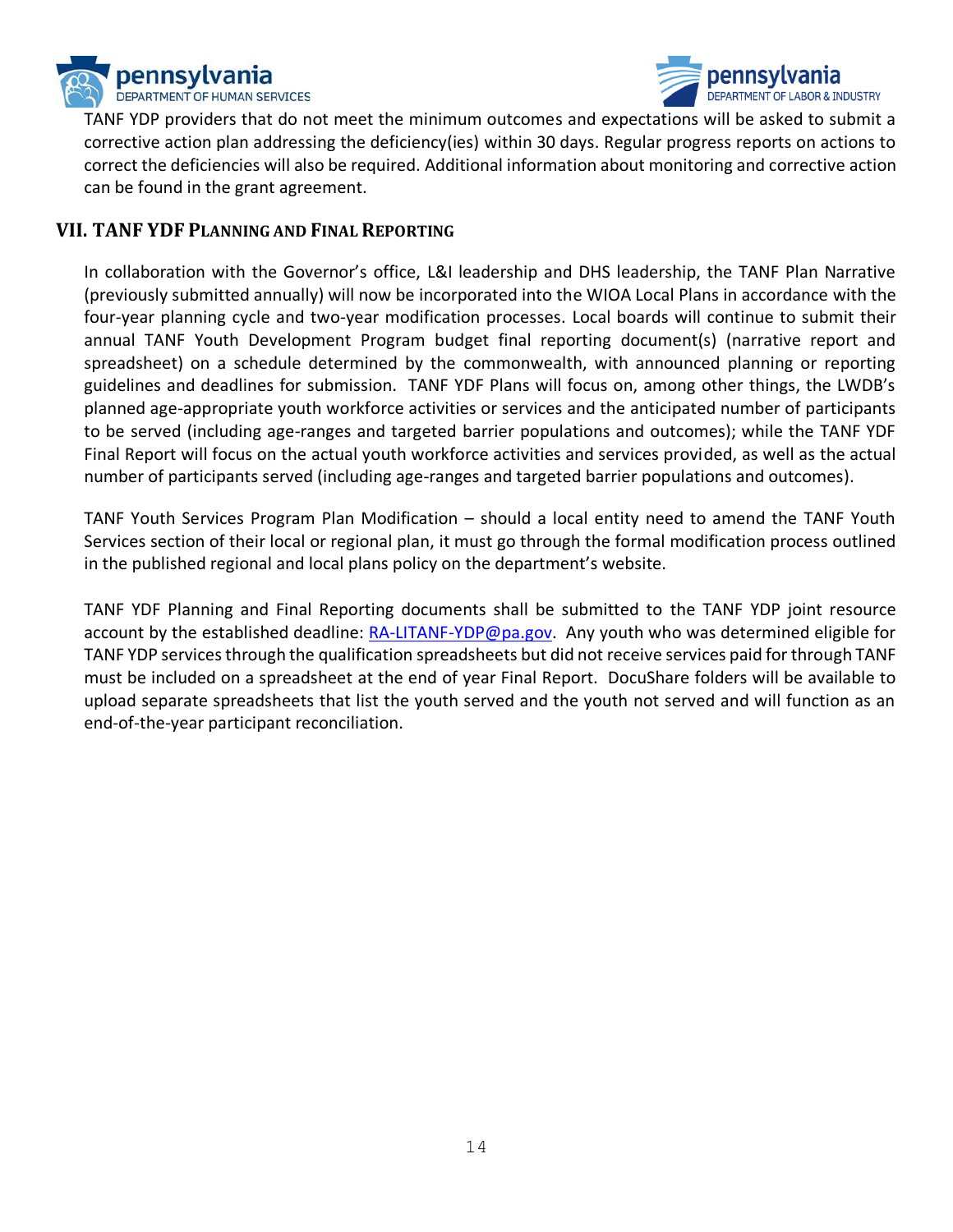



### <span id="page-15-0"></span>**APPENDIX A: 235% OF 2021FEDERAL POVERTY INCOME GUIDELINES (FPIG)**

FPIG amounts are updated annually by DHS and will be reflected in this document.

| Persons                  | 235% of FPIG (Month) | 235% of FPIG (Annual) |
|--------------------------|----------------------|-----------------------|
|                          | \$2,523              | \$30,268              |
| $\overline{\phantom{a}}$ | \$3,412              | \$40,937              |
| 3                        | \$4,301              | \$51,606              |
| 4                        | \$5,190              | \$62,275              |
| 5                        | \$6,079              | \$72,944              |
| 6                        | \$6,968              | \$83,613              |
|                          | \$7,857              | \$94,282              |
| 8                        | \$8,746              | \$104,951             |
| Each additional person   | $$+890$              | $$+10,669$            |

<span id="page-15-1"></span><https://www.dhs.pa.gov/about/DHS-Information/Pages/Your-Benefits-Explained.aspx>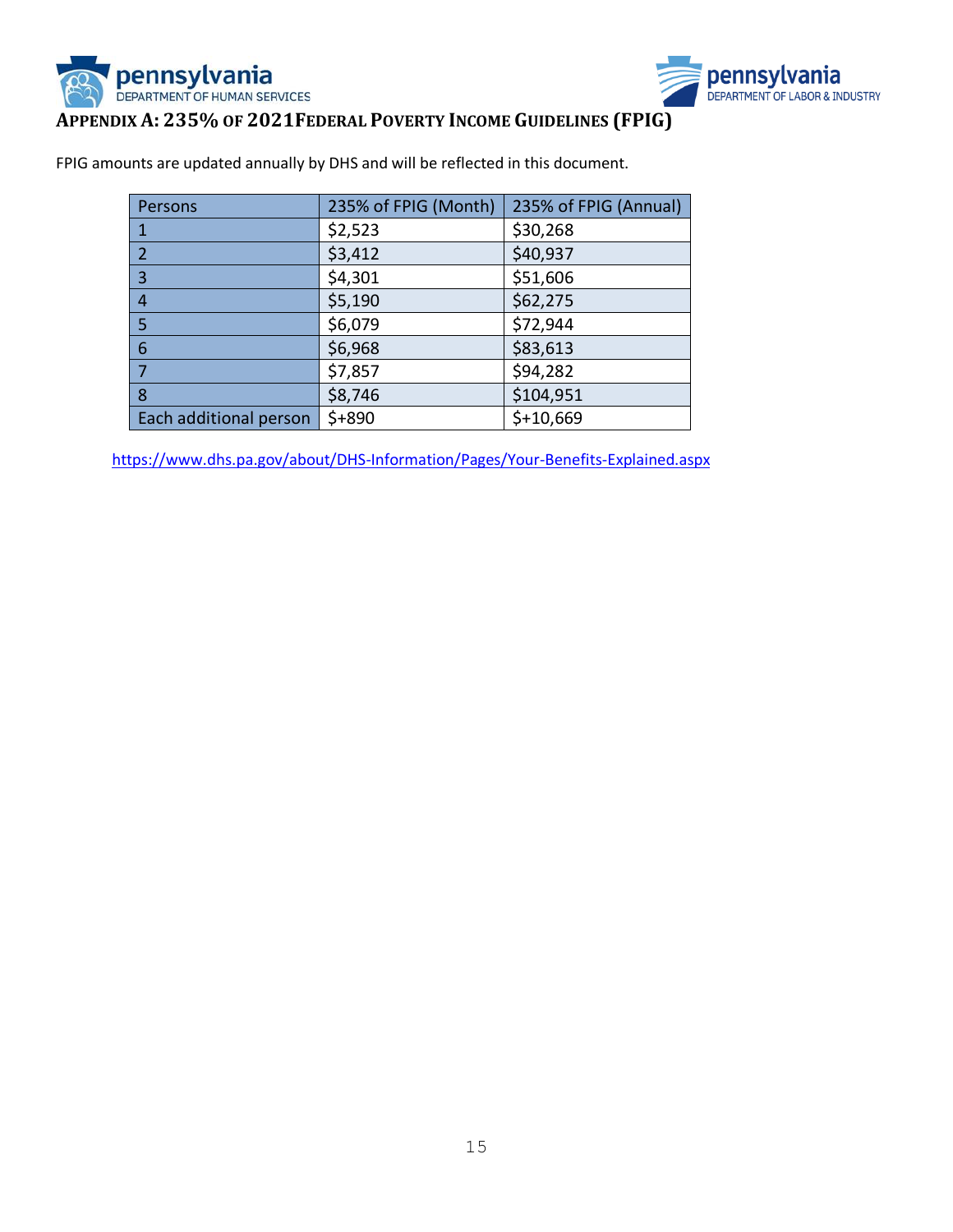



#### **A. SSN**

To participate in the TANF Youth Development Program, a youth applying for services must provide verification of their SSN to determine if they qualify to receive TANF funded services.

#### **B. PA RESIDENCE**

To participate in the TANF Youth Development Program, a youth applying for services must provide verification that s/he is a current resident of Pennsylvania. The youth can have more than one residence address.

#### *Examples of acceptable verification of PA residency include:*

- 1. rent receipt,
- 2. receipts for mortgage or utility payments,
- 3. deed,
- 4. driver's license or PA State ID,
- 5. statement that a motel or hotel room is available once rental payment is made, statement that a room is available at a mission, Salvation Army, homeless shelter, or similar place,
- 6. report card, student ID, or other school records that are provided on school letterhead containing the name, title, and contact information of the school official verifying enrollment.
- 7. recent Department of Human Service's benefit letter or CIS screen printout,
- 8. collateral contact (must include the name and contact information for the individual verifying residency),
- 9. affidavit from someone other than the participant (must include the name and contact information for the individual verifying residency).

#### **C. INCOME**

To participate in the TANF Youth Development Program, the youth, and if applicable their legal spouse or child(ren)'s other parent residing in the same home, must provide verification that their personal monthly gross earned income does not exceed 235% of the FPIG. Verification of income must be dated within the last 30 days.

#### *Examples of acceptable income verification include:*

- 1. One month (30 days) of paystubs.
- 2. Employer letter that captures equivalent information found on a paystub.
- 3. IRS Schedule C or C-EZ from the most recent tax year, if self-employed.
- 4. WIOA Statement of Family Size/Family Income or Self-Certification Form.
	- a. **NOTE:** Self-certification should be the last resort to verify income and attempts to collect verification must be documented in the participant's casefile.
- 5. Residency in a designated high poverty area**\***, plus documentation of any one of the following additional barriers, in alignment with the WIOA Youth Program: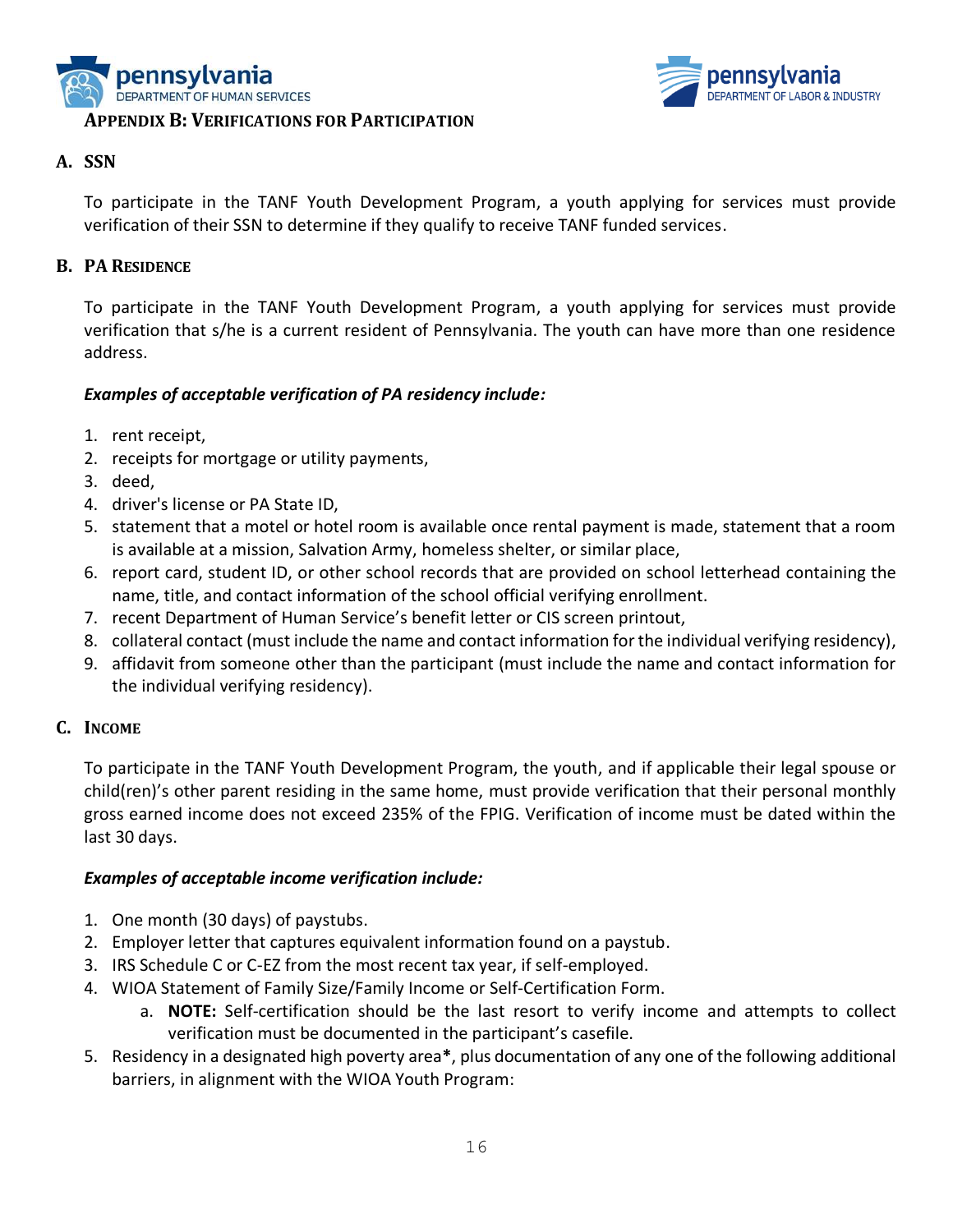



- 1. Basic skills deficient.
- 2. English language learner.
- 3. An offender, or a child of an incarcerated parent(s).
- 4. Homeless, runaway, in foster care or aged out of the foster care system.
- 5. Pregnant or parenting.
- 6. An individual with a disability; or
- 7. Person who requires additional assistance to enter or complete an educational program or to secure and hold employment.
- 8. Identified as at risk of dropping out of school.
- 9. Is a migrant.

#### **For OSY:**

- 1. A school dropout.
- 2. Within age of compulsory school attendance but has not attended for at least the most recent complete school year calendar quarter.
- 3. Recipient of a secondary school diploma or recognized equivalent who is a low-income individual and is basic skills deficient.
- 4. Is an English language learner.
- 5. Subject to the juvenile or adult justice system, or a child of an incarcerated parent(s).
- 6. Homeless, runaway, in foster care or aged out of the foster care system, eligible for assistance under Section 477, Social Security Act, or in out-of-home placement.
- 7. Pregnant or parenting.
- 8. An individual with a disability; or
- 9. Low-income individual requiring additional assistance to enter or complete an educational program or to secure and hold employment (per LWDB *WIOA Additional Assistance Barrier Policy*).
- 10. Is a migrant.

**\*** Local board staff shall use the most current version of the *Pennsylvania High Poverty Area Verification* tool and associated instructions, distributed by L&I's Bureau of Workforce Partnership and Operations (BWPO), to determine if a youth resides in a high poverty area.

**NOTE:** Use of the High Poverty Area Verification will only be considered for qualification purposes when the youth's household has verified personal monthly gross earned income that exceeds 235% of the FPIG.

#### **D. CITIZEN/NON-CITIZEN STATUS**

To participate in the TANF Youth Development Program, the youth must be a United States citizen or a qualified non-citizen. U. S. Citizenship must be verified by a birth certificate, naturalization certificate or N-560 Certificate of Citizenship, or U.S. Passport.

**NOTE**: Individuals granted Deferred Action for Childhood Arrivals (DACA) status are not eligible for federally funded TANF services.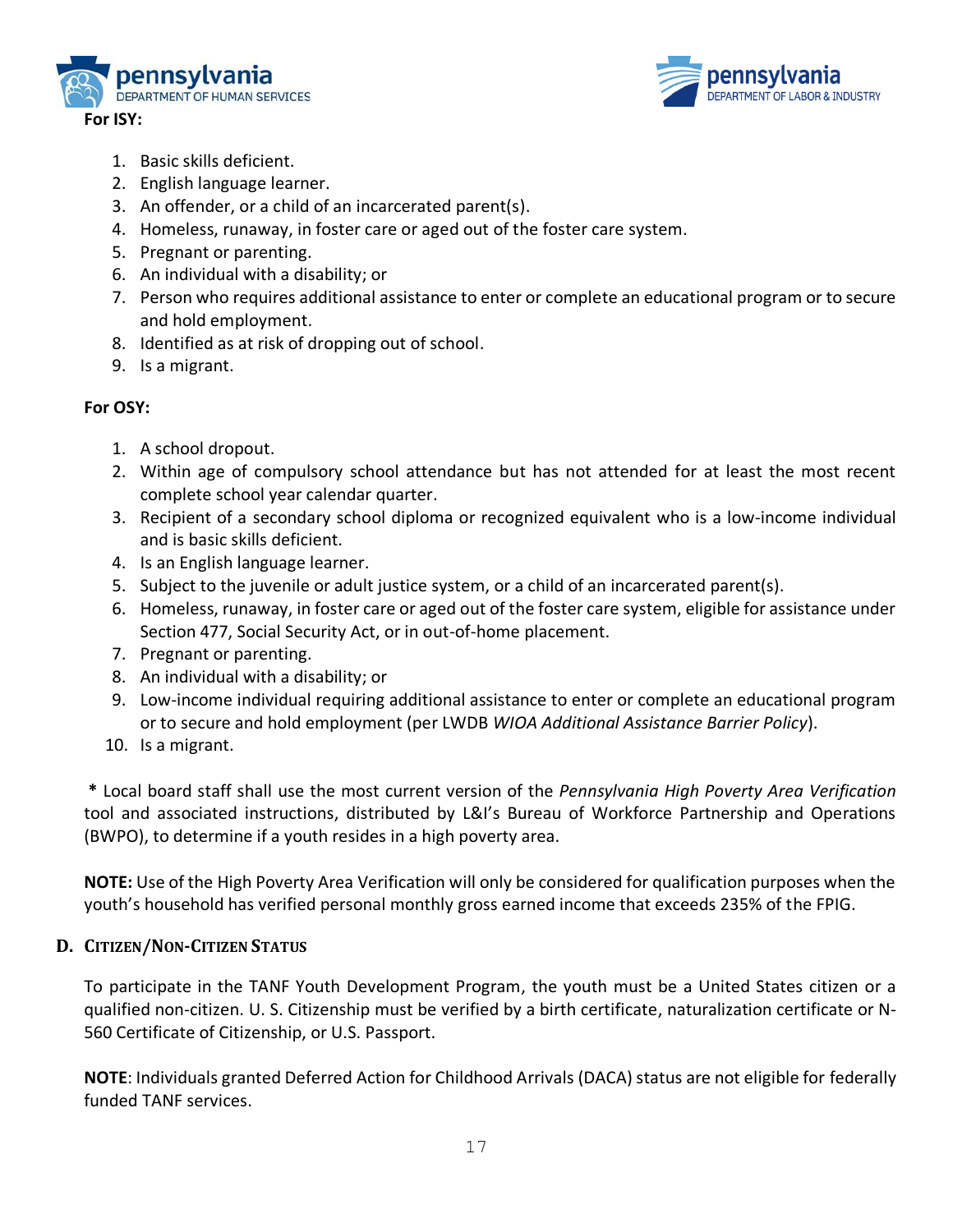



#### **PERMANENT ALIEN**

These individuals are generally subject to a five-year bar from date of entry to the U.S. and are:

- 1. Lawfully Admitted for Permanent Residence, or
- 2. Granted conditional entry prior to April 1, 1980, or
- 3. Battered or subjected to extreme cruelty in the U.S.

#### *The documentation to verify permanent alien status is:*

1. Permanent resident card (USCIS Form 1-551), also known as a green card, and or alien registration card showing a U.S. date of entry at least 5 years prior.

#### **REFUGEE/ASYLEE**

- 1. Granted asylum, or
- 2. Paroled into the U.S. for a least one year, or
- 3. Deportation withheld, or
- 4. Refugee admitted in the U.S., or
- 5. Cuban or Haitian entrant, or
- 6. Amerasian immigrant, or
- 7. Hmong of Highland Laotian, or
- 8. Iraqi/Afghani Special Immigrants, or
- 9. Non-citizens subjected to severe form of trafficking in people, and
- 10. Other immigrants authorized by the Attorney General to work in the United States.

#### *The documentation to verify refugee/asylee status is:*

- 1. USCIS Form I-94 Arrival/Departure Record or passport stamped: "…admitted under section 207 of the INA…", or any of the following admission codes: RE1, RE2, RE3, RE4, RE5, Visa 93 or V93, or
- 2. USCIS Form 1-688B or I-766 Employment Authorization Document (EAD) coded 274a.12(a)(3), 274a.12(a)(5), A03, A05, or
- 3. Refugee Travel Document (USCIS Form I-571), or
- 4. USCIS Form I-551 with category codes RE6, RE7, RE8, RE9, AS6, AS7, AS8, GA6, GA7, or GA8, or
- 5. Foreign passport stamped to showed unexpired, temporary evidence of Lawful Permanent Resident (LPR) or "I-551" status and code RE6, RE7, RE8, RE9, AS6, AS7, or AS8, or
- 6. USCIS Form I-94 Arrival/Departure Record or passport referencing: "…section 208 of the INA…" or coded AS1, AS2, AS3, Visa 92, or V92, or
- 7. Order granting asylum under section 208 of the INA issued by the USCIS Asylum Office, an Immigration Judge, the Board of Immigration Appeals (BIA), or a Federal court, or
- 8. USCIS I-70 Approval Letter from the USCIS Asylum Office.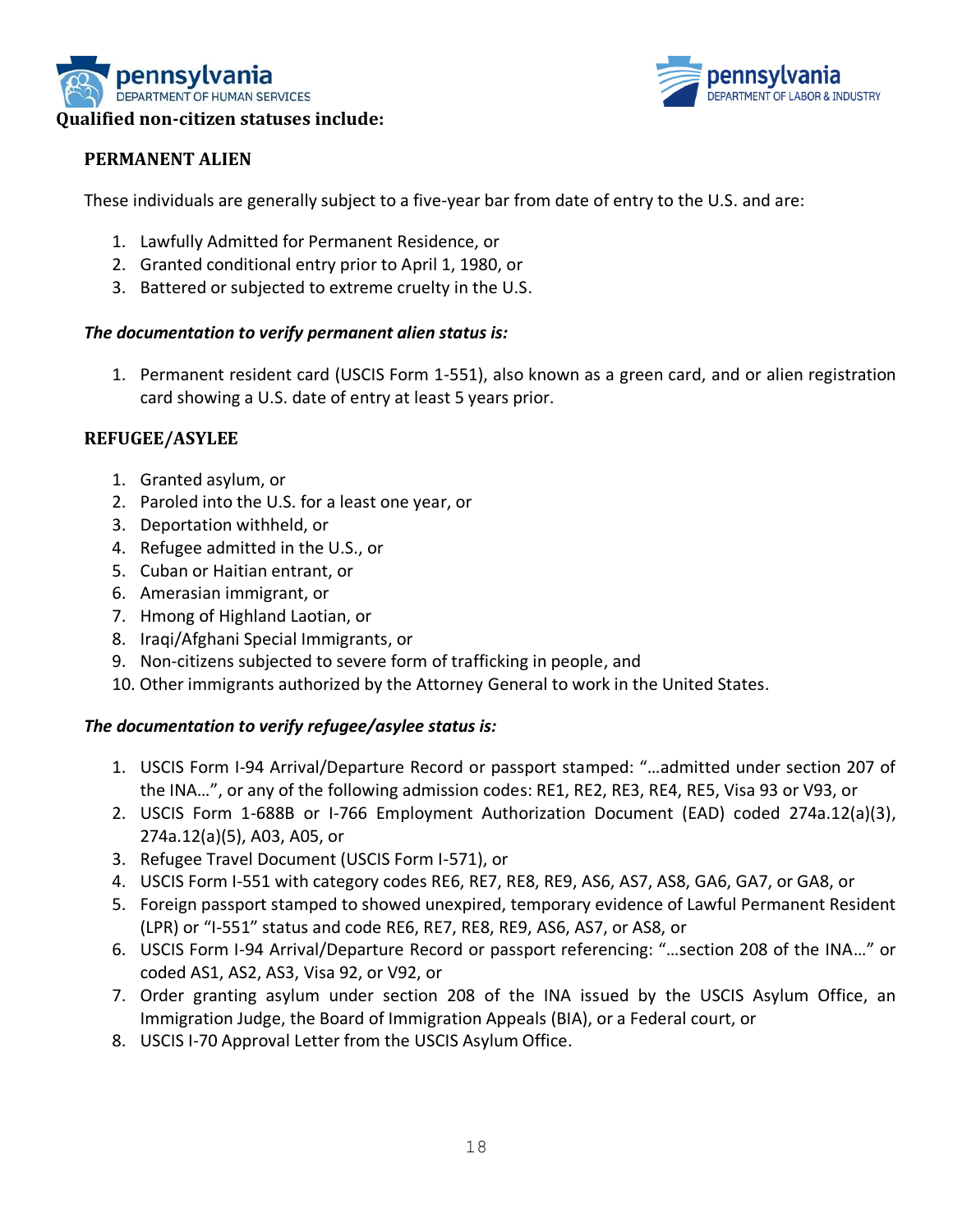



**Who is not eligible for TANF?** A person is not eligible for [TANF](javascript:void(0);) if they are an [inmate](javascript:void(0);) or resident of a public penal, reform, correctional, or mental institution or any other public institution.

**Who is an inmate or resident**? An inmate or resident of an institution is a person who resides in the institution, that is, they are not making their home elsewhere. Individuals not considered to be residing in an institution is a person who is in a hospital for temporary care, or a person who is on leave of absence from a public mental institution. A person who is boarded out by a public mental institution is considered to be residing in the institution. 55 Pa. Code  $\S$  161.22

**What is an institution?** An institution is an establishment that:

- furnishes food and shelter to three or more persons unrelated to the owner; and
- provides some necessary care or service in addition to food, shelter and laundry.

**Examples:** nursing homes, convalescent homes, homes for the aged and infirm, hospitals, jails, prisons, [patient](javascript:void(0);) rehabilitation centers and boarding homes for adults that provide personal care and services. [55 Pa. Code § 161.21](http://www.pacodeandbulletin.gov/Display/pacode?file=/secure/pacode/data/055/chapter161/s161.21.html&d=reduce)

**Who is not an inmate or resident (and may be TANF eligible)?** A person is not an inmate or resident if they are a patient. A patient is a person who is in a medical institution because of illness, injury or other health-related problems. They must receive professional medical care. There must be planned, continuing medical treatment directed toward improvement in health, or palliative medical measures if their health is not expected to improve. CAH 192.3

Additionally, the following are not inmates or residents;

- A person in a group home under the DHS Community Living Arrangements Program for the intellectually disabled is not considered a resident of an institution because he or she is free to come and go as he or she pleases. He or she may be eligible for [TANF,](javascript:BSSCPopup() if he or she is otherwise eligible.
- A person on a leave of absence from a public psychiatric institution is not considered a resident of an institution.
- A person in a hospital for temporary care is not a resident of an institution.
- A person in a public educational or vocational training facility for the purpose of receiving education or training is not a resident of an institution.
- A person temporarily in a public institution because of an emergency, pending other arrangements, is not a resident of an institution.
- A person and his or her children who reside in a community facility that provides services funded by the Office of Children, Youth and Families and directed towards improving family functioning are not considered residents of an institution.

#### **What is not an institution (for TANF purposes)?**

**Examples:** maternity homes, drug and alcohol rehabilitation centers, detoxification units, community residential facilities under contract to, or operated by, state, county or municipal authorities, such as Community Corrections Centers (CCCs).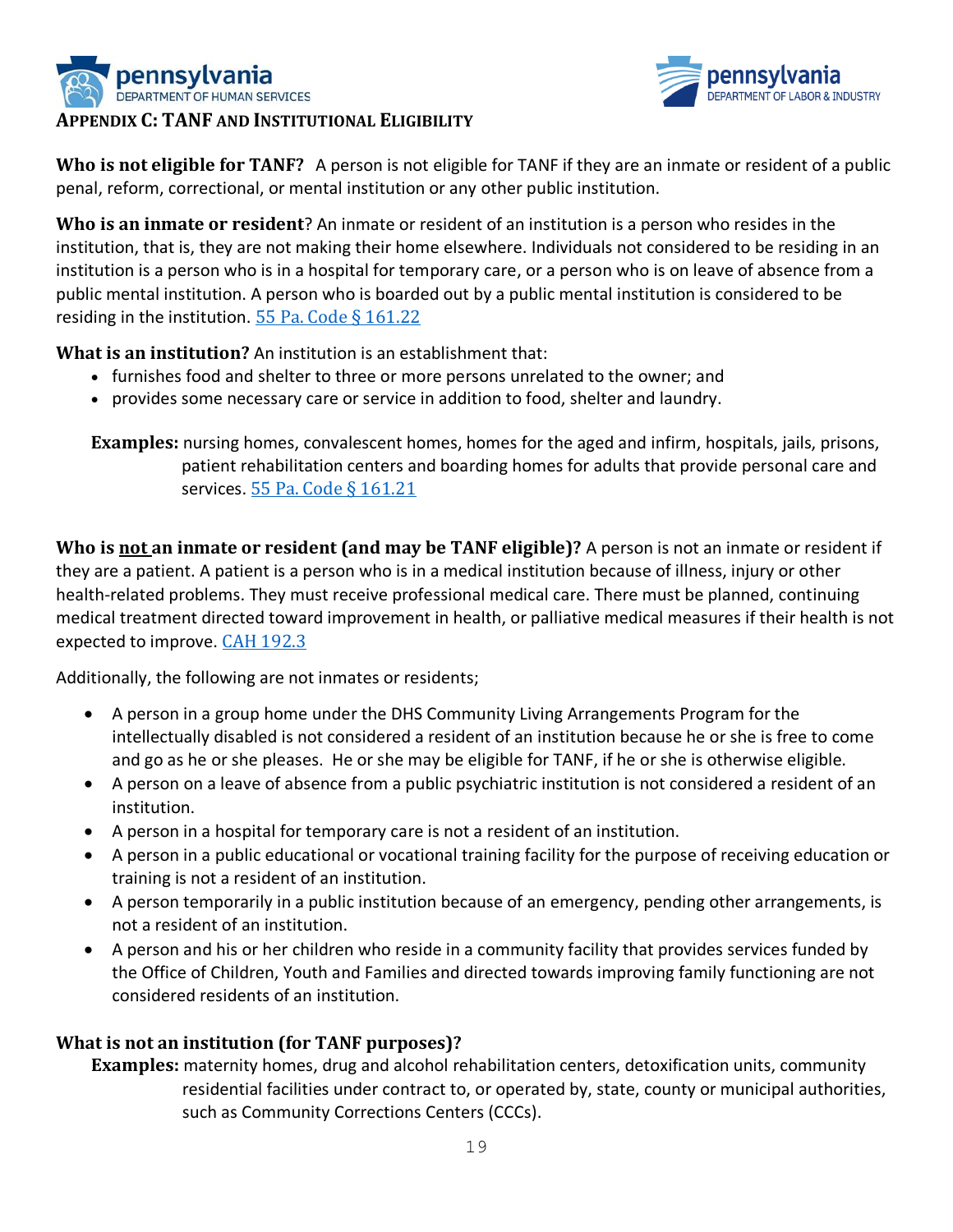



#### **References:**

[Cash Assistance Handbook Chapter 192](http://services.dpw.state.pa.us/oimpolicymanuals/cash/192_Institutions/192_Title.htm) [55 Pa. Code § 161](http://www.pacode.com/secure/data/055/chapter161/chap161toc.html) [45 CFR 233.60](https://www.ecfr.gov/cgi-bin/text-idx?SID=b483f489f5246ec09542b7f98902776b&mc=true&node=se45.2.233_160&rgn=div8)

| <b>Institutions</b>                                                          | <b>TANF</b> eligibility |
|------------------------------------------------------------------------------|-------------------------|
| Inmate or resident of a public penal, reform, or<br>correctional institution | NO, only upon release   |
| Inmate or resident of a public mental or any other<br>public institution     | NO.                     |
| Temporary hospitalization in public mental<br>institution                    | Yes, maybe *            |
| Resident of a private mental institution                                     | <b>NO</b>               |
| Resident of any other private institution                                    | NO.                     |
| Temporary hospitalization in a private mental<br>institution                 | Yes, maybe *            |
| Temporary hospitalization in a medical institution                           | <b>YES</b>              |

Note: \* TANF eligibility requires a specified relative who has care and control of a child who is a minor.

#### **Examples of Institutions and TANF Eligibility:**

*Example 1, Adult who is hospitalized:* Clarence lives with his great-aunt Martha. Martha receives TANF benefits for Clarence only. Martha becomes ill and must be permanently placed in a nursing home. Mr. Washington, a friend of the family, takes Clarence into his home until Children's Services can arrange for Clarence's care. Martha is institutionalized and no longer eligible for TANF but Clarence remains eligible for TANF benefits while plans for the future care and control are being made. [CAH 127.6](http://services.dpw.state.pa.us/oimpolicymanuals/cash/index.htm#t=127_Specified_Relatives%2F127_6_Exception_to_Living_with_a_Specified_Relative.htm)

*Example 2, Temporary absence of adult:* Mrs. Martin is in the hospital for childbirth. She retains care and control of her other children. She gets her benefit, continues responsibility for the children's needs and is in contact with them while her sister is temporarily watching them. Mrs. Martin did not lose care and control of her children during the temporary hospitalization. [CAH 127.7](http://services.dpw.state.pa.us/oimpolicymanuals/cash/index.htm#t=127_Specified_Relatives%2F127_7_Temporary_Absence_of_the_TANF_Child_or_Specified_Relat.htm)

*Example 3, Institutionalized adult:* Ms. Smith is incarcerated for 60 days, she has lost care and control of her six-year-old child, her aunt will resume care and control while she serves her sentence. Ms. Smith is institutionalized and no longer eligible for TANF. TANF may continue for the six-year old child with the aunt as a specified relative exercising care and control of the child. [CAH 127.2](http://services.dpw.state.pa.us/oimpolicymanuals/cash/index.htm#t=127_Specified_Relatives%2F127_2_Specified_Relative_Requirements.htm)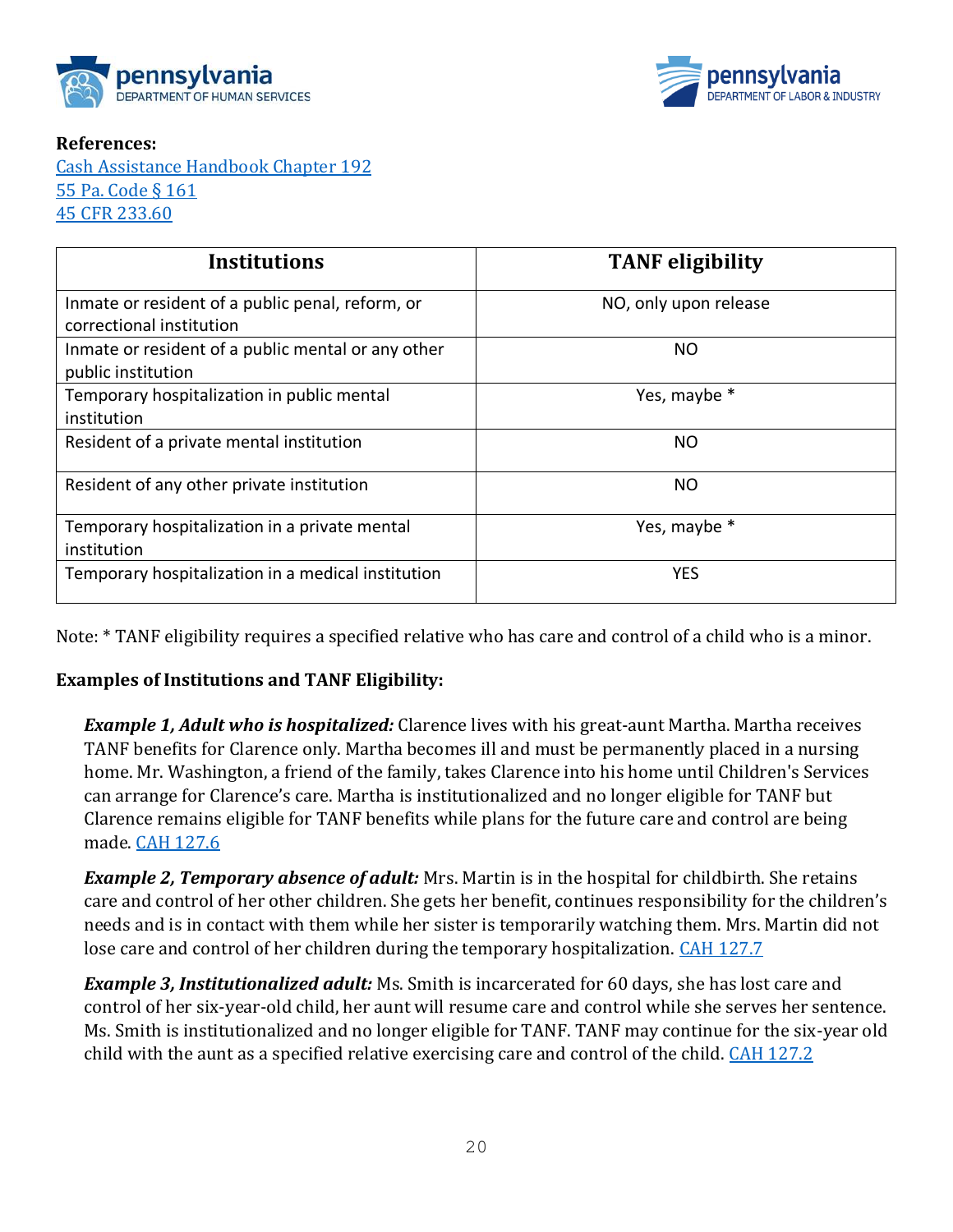



#### **A. TANF**

*Earned income of a child who is 18 or younger and is:*

- A. a full-time student, **or**
- B. a part-time student working part-time, **or**
- C. a part-time student working full-time through either Job Corps or WIOA, **or**
- D. not a student and working through Job Corps or WIOA.
	- 1. Exemption for WIOA income for non-students is for six calendar months per calendar year. Months do not have to be consecutive.

#### **B. SUPPLEMENTAL NUTRITION ASSISTANCE PROGRAM (SNAP)**

*Earned income of a child who is 17 years of age or younger and is:*

- A. under parental control of another household member, and
- B. attending elementary, junior high, or high school at least half time, as defined by the school.

**NOTE:** WIOA earnings are countable if the individual is 19 years of age or over, or is under 19 and not under parental control, and participating in on-the-job (OJT) programs.

#### **C. MEDICAL ASSISTANCE (MA)**

- A. TANF/GA-related categories
	- 1. Earned income of an individual who meets TANF deprivation criteria and is:
		- a. Under age 21 and a full-time student, **or**
		- b. Under age 21 and a part-time student who is working part-time, **or**
		- c. Not a student, but is age 18 or younger and working under a WIOA program\*\*
	- 2. Earned income of an individual who does not meet TANF deprivation criteria and is:
		- a. Under age 14, **or**
		- b. Between ages 14 and 17 and working under a WIOA program\*\*
- B. ACA-related categories

1. Earned income of a child or tax dependent living with biological, adoptive or stepparent not required to file a tax return

2. Earned income of a child not required to file a tax return living with a non-parent who will claim the child as a tax dependent.

\*\*Exemption for WIOA income is for a maximum of six calendar months per calendar year. Months do not have to be consecutive.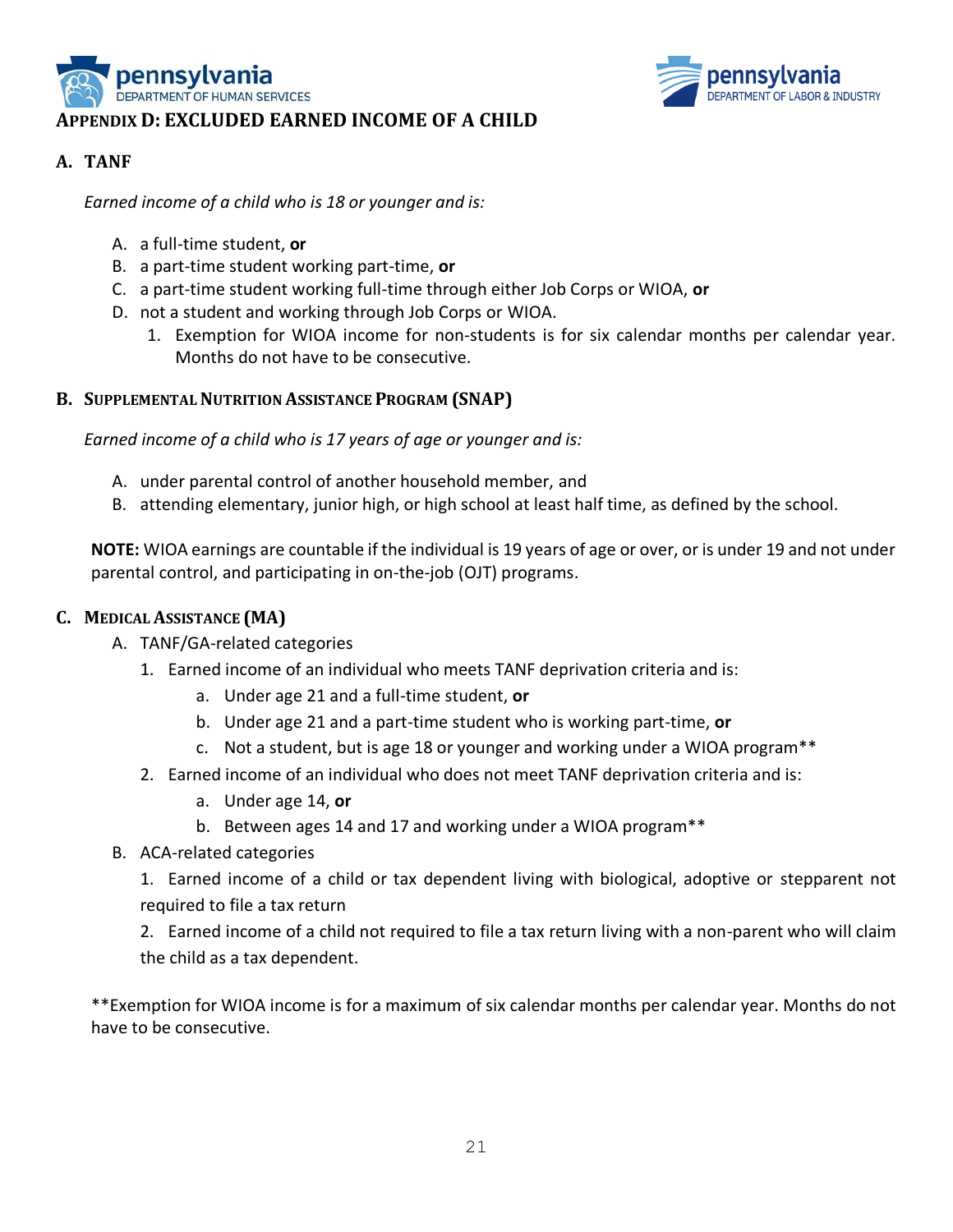



#### **APPENDIX E: MONTHLY TANF YDP PARTICIPANT QUALIFICATION SPREADSHEET INSTRUCTIONS**

#### **DOCUSHARE FOLDERS**

- a) LWDB Name > Calendar Year > Month
- b) Benefit Qualification Review Folder. *Choose the appropriate folder*:
	- i. Benefit Review: *upload Benefit Review Spreadsheet*
	- ii. Full Review: *upload Full Review Spreadsheet*
- c) Supplemental Qualification Review Folder

#### **BENEFIT QUALIFICATION: BENEFIT REVIEW PROCESS**

- a) Benefit Review Spreadsheet (Attachment 3) columns must be completed as follows:
	- i. Column A: **LOCAL PROVIDER** Name of the local provider serving the prospective TANF YDP participant.
	- ii. Column B: **SURNAME** surname (last name or family name) of the prospective TANF YDP participant.
	- iii. Column C: **FIRST NAME** first name, i.e., given name of the prospective TANF YDP participant.
	- iv. Column D: **DATE OF BIRTH** date of birth (mm/dd/yyyy) of the prospective TANF YDP participant.
	- v. Column E: **SSN** social security number (xxx-xx-xxxx) of the prospective TANF YDP participant.
	- vi. Column K: **LENGTH OF ACTIVITY** select the appropriate category (Less than 30 days, 30 days or longer) from the dropdown menu that describes the duration for which the prospective TANF YDP participant will be participating.
	- vii. Column L: **ACTIVITY TYPE** select the category (i.e., paid work experience (PWE), career exploration, employment readiness, academic tutoring) from the dropdown menu that best describes the activity in which the prospective TANF YDP participant is participating.
- b) LWDBs will upload the completed Benefit Qualification: Benefit Review Spreadsheet to DocuShare on a weekly basis when they receive an application for TANF Youth programming.
	- i. All areas of the Benefit Review Spreadsheet must be completed with the relevant information reported on the local program application.
	- ii. The information on the Benefit Review Spreadsheet does not need verified but must be accurate to ensure that DHS can correctly match a prospective participant in the system.
	- iii. Due by close of business (COB) on Fridays.
		- a. *Example*: 7/6/2020 7/10/2020 applicants would be reported on the spreadsheet submitted COB Friday 7/10/2020.
	- iv. Any spreadsheets uploaded after COB Friday would be treated as if they were received the following Friday.
		- a. *Example*: Program staff submits spreadsheet for 7/6/2020 7/10/2020 on Tuesday 7/14/2020. This would be reviewed with spreadsheets submitted on 7/24/2020.
- c) BEP staff will identify current benefit recipients and identify which applicants will require additional verifications.
- d) BEP staff will upload Benefit Review results into DocuShare in seven calendar days.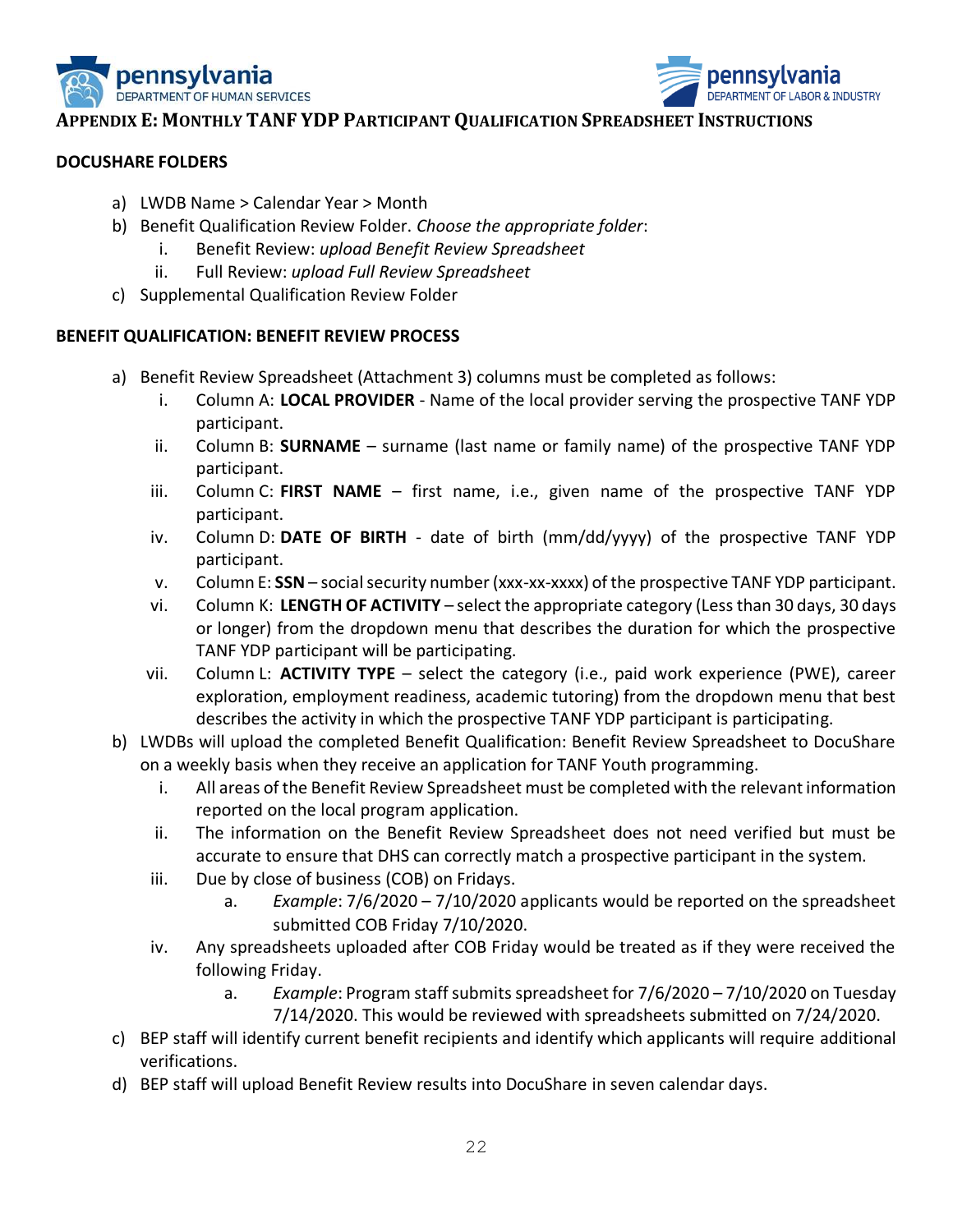



- i. *Example*: Submission on 7/10/2020 will be reviewed the week of 7/13/2020 7/17/2020 and Benefit Review results will be uploaded by BEP staff the Friday after the spreadsheet was submitted, 7/17/2020.
- e) LWDB/local program staff will review the Benefit Review results and provide verified information, as needed.
	- i. Applicant names will be color-coded to indicate next steps:
		- a. *Green* = indicates that the applicant is a TANF Cash Assistance recipient or SSIrelated cash assistance recipient; OR the individual is open for another benefit category and income is shown in the system (age 18 and over) or is not of age to work (age 15 and younger).
			- 1. This means the program staff **does not** need to verify any other information and the applicant can be served immediately.
		- b. *Yellow* = indicates that the individual is not receiving TANF Cash Assistance or SSI but is currently receiving other public assistance benefits.
			- 1. This means the program staff **must verify** household size and monthly gross earned income.
			- 2. Program staff must complete and provide a Supplemental Qualification Review Spreadsheet reporting the verified household size and monthly gross earned income within 14 days.
		- c. *Orange* = indicates that the applicant has received benefits in the past but are not currently receiving benefits.
			- 1. This means the program staff **must verify** residency, household size, and monthly gross earned income.
			- 2. Program staff must complete and provide an updated Supplemental Qualification Review Spreadsheet reporting the verified residency, household size, and monthly gross earned income within 14 days.
		- d. *Red* = indicates that the applicant is unknown to the system.
			- 1. This means the program staff **must verify** all reported information.
			- 2. Program staff must complete and provide an updated Supplemental Qualification Review Spreadsheet reporting verified information for the applicant.

#### **SUPPLEMENTAL QUALIFICATION REVIEW PROCESS**

- a) Supplemental Qualification Spreadsheets are required to verify information for applicants who are color-coded yellow, orange, and red on the Benefit Review Spreadsheet.
- b) Supplemental Qualification Spreadsheet (Attachment 5) **must be** completed as follows:
	- i. Column A: **LOCAL PROVIDER** Name of the local provider serving the prospective TANF YDP participant.
	- ii. Column B: **SURNAME** surname (last name or family name) of the prospective TANF YDP participant.
	- iii. Column C: **FIRST NAME** first name, i.e., given name of the prospective TANF YDP participant.
	- iv. Column D: **DATE OF BIRTH** date of birth (mm/dd/yyyy) of the prospective TANF YDP participant.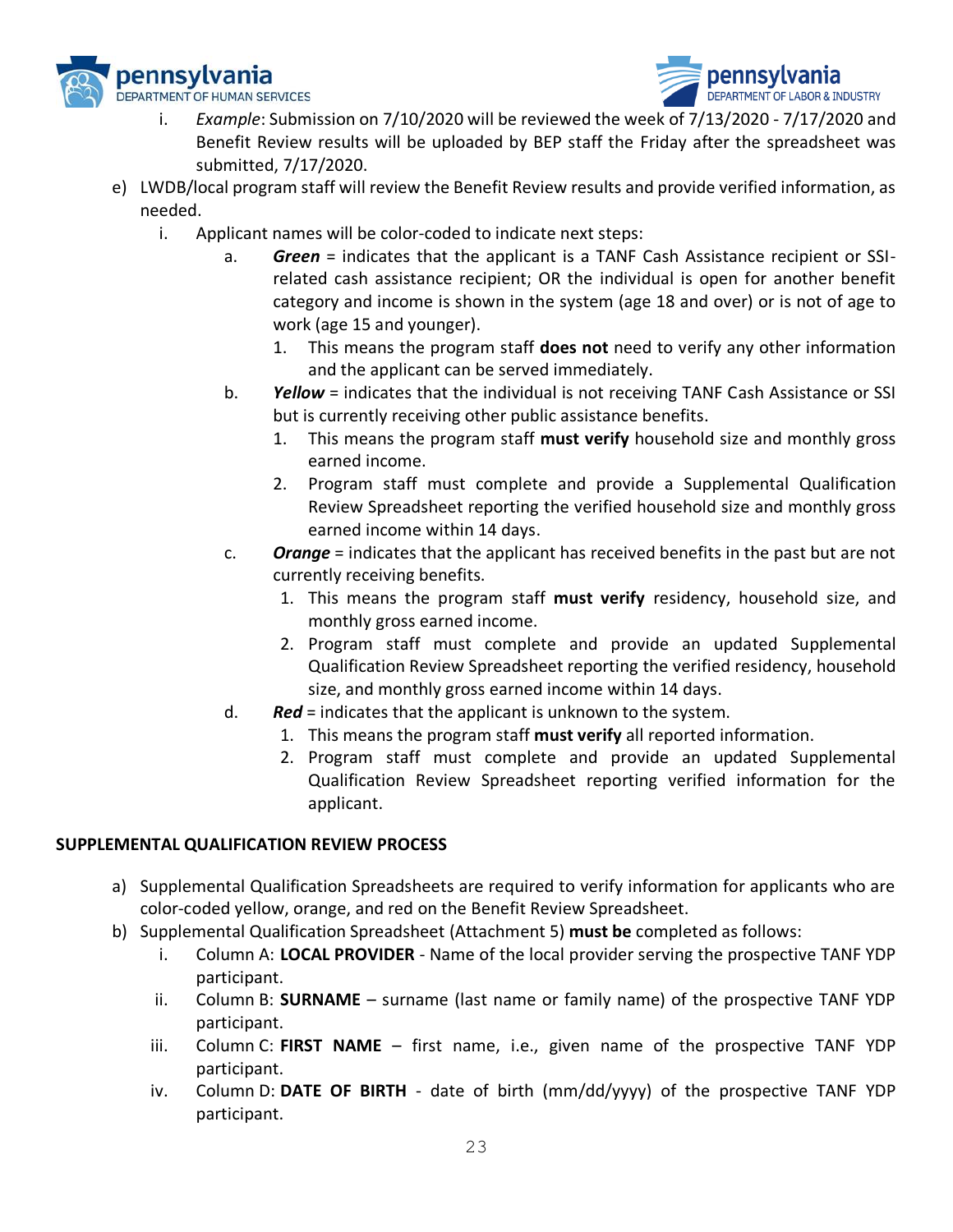



- v. Column E: **SSN** social security number (xxx-xx-xxxx) of the prospective TANF YDP participant.
- vi. Column F: **PA RESIDENT** select the appropriate category (Yes, No) from the dropdown menu for the prospective TANF YDP participant.
- vii. Column G: **CITIZENSHIP STATUS** Select the appropriate category (citizen, permanent alien, temporary alien, temporary alien, refugee/asylee, or illegal alien) from the dropdown menu for the prospective TANF YDP participant.
- viii. Column H: **HOUSEHOLD SIZE** the household includes the TANF YDP participant, as well as the prospective participant's legal spouse and/or children, if applicable.
- ix. Column I: **HOUSEHOLD INCOME** personal monthly gross earned income of the prospective TANF YDP participant, as well as the personal monthly gross earned of the participant's legal spouse and/or children, if applicable.
- x. Column J: **ADDITIONAL BARRIER** (for those income-eligible through high poverty area residency only) – select the appropriate category (are school dropouts, or identified as at risk of dropping out of school, are within the age of compulsory attendance, but has not attended for at least the most recent complete school year calendar quarter, are basic skills deficient, are an English language learner, have a disability, are court-involved or at risk of involvement, are children of an incarcerated parent(s), are in foster care or aging out of foster care, are homeless or a runaway, are pregnant or parenting, are migrant, are in need of additional assistance to enter or complete an educational program or to secure and hold employment) that best describes the additional barrier faced by the prospective TANF YDP participant.
- xi. Column K: **LENGTH OF ACTIVITY** select the appropriate category (Less than 30 days, 30 days or longer) from the dropdown menu that describes the duration for which the prospective TANF YDP participant will be participating.
- xii. Column L: **ACTIVITY TYPE** select the category (i.e., PWE, career exploration, employment readiness, academic tutoring) from the dropdown menu that best describes the activity in which the prospective TANF YDP participant is participating.
- c) LWDBs must provide completed Supplemental Qualification Review Spreadsheets with all verified information indicated by their color within 14 days of receipt of your Benefit Review results.
	- i. Example: BEP staff uploads the Benefit Qualification Review results for week  $7/6 7/10/2020$ on 7/17/2020, LWDBs program staff must review the completed Benefit Review Spreadsheet, obtain the required verifications, and upload the Supplemental Qualification Spreadsheet no later than 7/31/2020.
- d) Supplemental Qualification Spreadsheets may be submitted at any time during the 14-day period. The Supplemental Qualification Spreadsheet review process will be completed, with results returned within seven calendar days.
	- i. Example: LWDB submits Supplemental Qualification Spreadsheet on 7/31/2020, the Supplemental Qualification Review will be uploaded by BEP staff on 8/7/2020.
- e) LWDB/local program staff will review the Supplemental Qualification Review results.
	- i. Each applicant's name will be color-coded to indicate how the individual is qualifying:
		- a. *Blue* = monthly gross earned income under 235% of Federal Poverty Income Guidelines (FPIG).
		- b. *Purple* = High Poverty Area with barrier
			- 1. This category is at the bottom of the qualification hierarchy and will only be used if the individual has monthly gross earned income over 235% of the FPIG.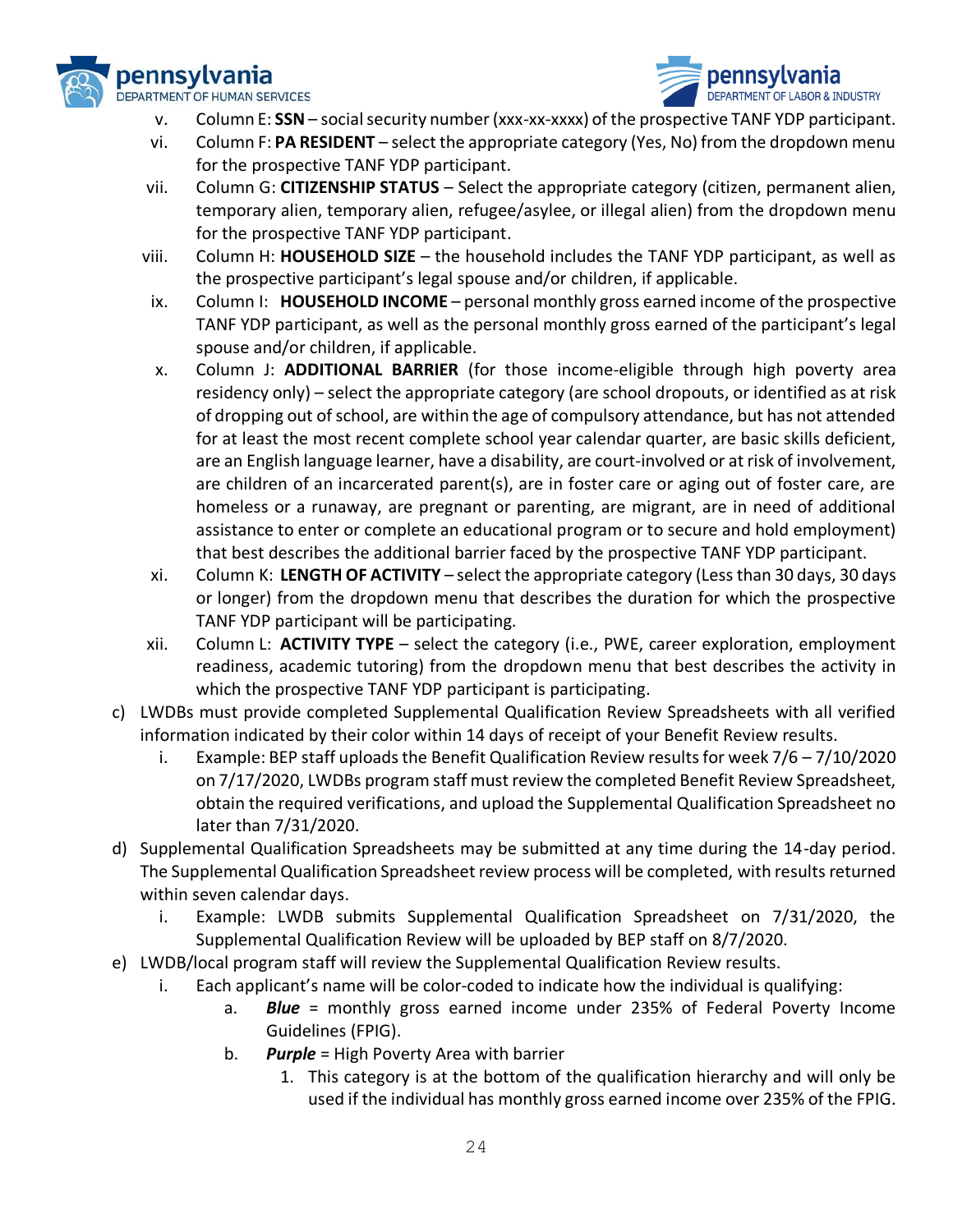



- 2. Verification of household monthly gross earned income will be required by DHS prior to authorization being established by High Poverty Area with barrier.
- c. *No color-coding* = applicant is ineligible for TANF YDF.
- f) If an applicant's information cannot be verified within 14 days, they would not be included on a Supplemental Qualification Spreadsheet. Since their information would be verified, they would be reported on the Full Review Spreadsheet for the week in which the verification was received.

#### **BENEFIT QUALIFICATION: FULL REVIEW PROCESS**

- a) Full Review Spreadsheet (Attachment 4) columns must be completed as follows:
	- i. Column A: **LOCAL PROVIDER** Name of the local provider serving the prospective TANF YDP participant.
	- ii. Column B: **SURNAME** surname (last name or family name) of the prospective TANF YDP participant.
	- iii. Column C: **FIRST NAME** first name, i.e., given name of the prospective TANF YDP participant.
	- iv. Column D: **DATE OF BIRTH** date of birth (mm/dd/yyyy) of the prospective TANF YDP participant.
	- v. Column E: **SSN** social security number (xxx-xx-xxxx) of the prospective TANF YDP participant.
	- vi. Column F: **PA RESIDENT** select the appropriate category (Yes, No) from the dropdown menu for the prospective TANF YDP participant.
	- vii. Column G: **CITIZENSHIP STATUS** Select the appropriate category (citizen, permanent alien, temporary alien, temporary alien, refugee/asylee, or illegal alien) from the dropdown menu for the prospective TANF YDP participant.
	- viii. Column H: **HOUSEHOLD SIZE** the household includes the TANF YDP participant, as well as the prospective participant's legal spouse and/or children, if applicable.
	- ix. Column I: **HOUSEHOLD INCOME** personal monthly gross earned income of the prospective TANF YDP participant, as well as the personal monthly gross earned of the participant's legal spouse and/or children, if applicable.
	- x. Column J: **ADDITIONAL BARRIER** (for those income-eligible through high poverty area residency only) – select the appropriate category (are school dropouts, or identified as at risk of dropping out of school, are within the age of compulsory attendance, but has not attended for at least the most recent complete school year calendar quarter, are basic skills deficient, are an English language learner, have a disability, are court-involved or at risk of involvement, are children of an incarcerated parent(s), are in foster care or aging out of foster care, are homeless or a runaway, are pregnant or parenting, are migrant, are in need of additional assistance to enter or complete an educational program or to secure and hold employment) that best describes the additional barrier faced by the prospective TANF YDP participant.
	- xi. Column K: **LENGTH OF ACTIVITY** select the appropriate category (Less than 30 days, 30 days or longer) from the dropdown menu that describes the duration for which the prospective TANF YDP participant will be participating.
	- xii. Column L: **ACTIVITY TYPE** select the category (i.e., PWE, career exploration, employment readiness, academic tutoring) from the dropdown menu that best describes the activity in which the prospective TANF YDP participant is participating.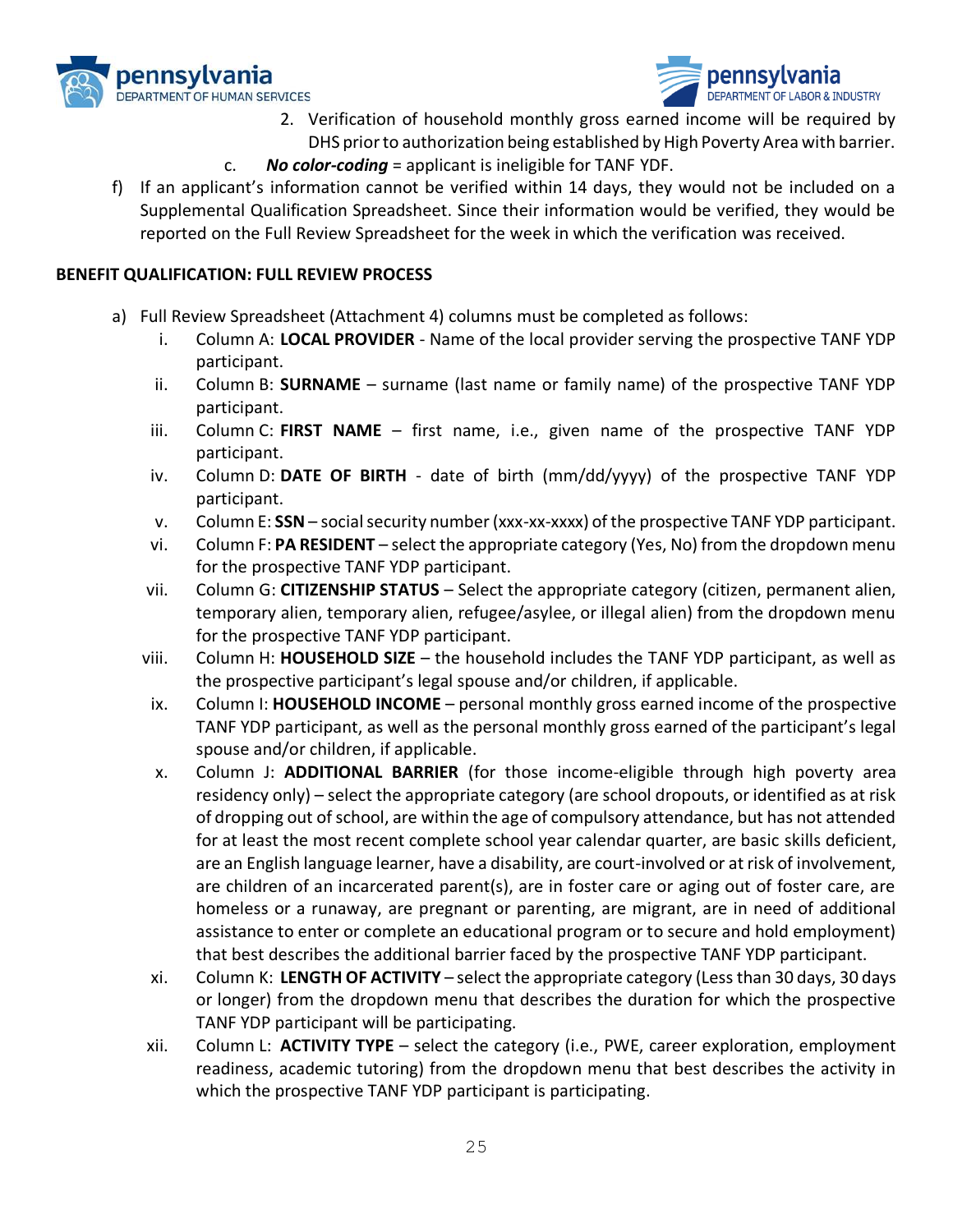



- b) LWDBs may submit Benefit Qualification: Full Review Spreadsheet when they have verified all required information.
- c) BEP staff will review all applicants for Benefit and Supplemental Qualification.
- d) BEP staff will upload results into DocuShare in 7 calendar days of receiving the Full Review Spreadsheet.
	- i. *Example:* LWDB submits Supplemental Qualification Spreadsheet on 7/31/2020, the Supplemental Qualification Review will be uploaded by BEP staff on 8/7/2020.
- e) Applicant's names will be color-coded to indicate if and how the applicant qualifies for TANF Youth services:
	- i. **Green** = indicates that the applicant is a TANF Cash Assistance recipient or SSI-related cash assistance recipient; OR the individual is open for another benefit category and income is shown in the system (age 18 and over) or is not of age to work (age 15 and younger).
	- ii. **Blue** = monthly gross earned income under 235% of Federal Poverty Income Guidelines (FPIG).
	- iii. **Purple** = High Poverty Area with barrier
		- a. *NOTE:* This category is at the bottom of the qualification hierarchy and will only be used if the individual has monthly gross earned income over 235% of the FPIG.
		- b. *NOTE:* Verification of household monthly gross earned income will be required by DHS before authorization by High Poverty Area with barrier.
	- iv. **No color-coding** = applicant is ineligible for TANF YDF.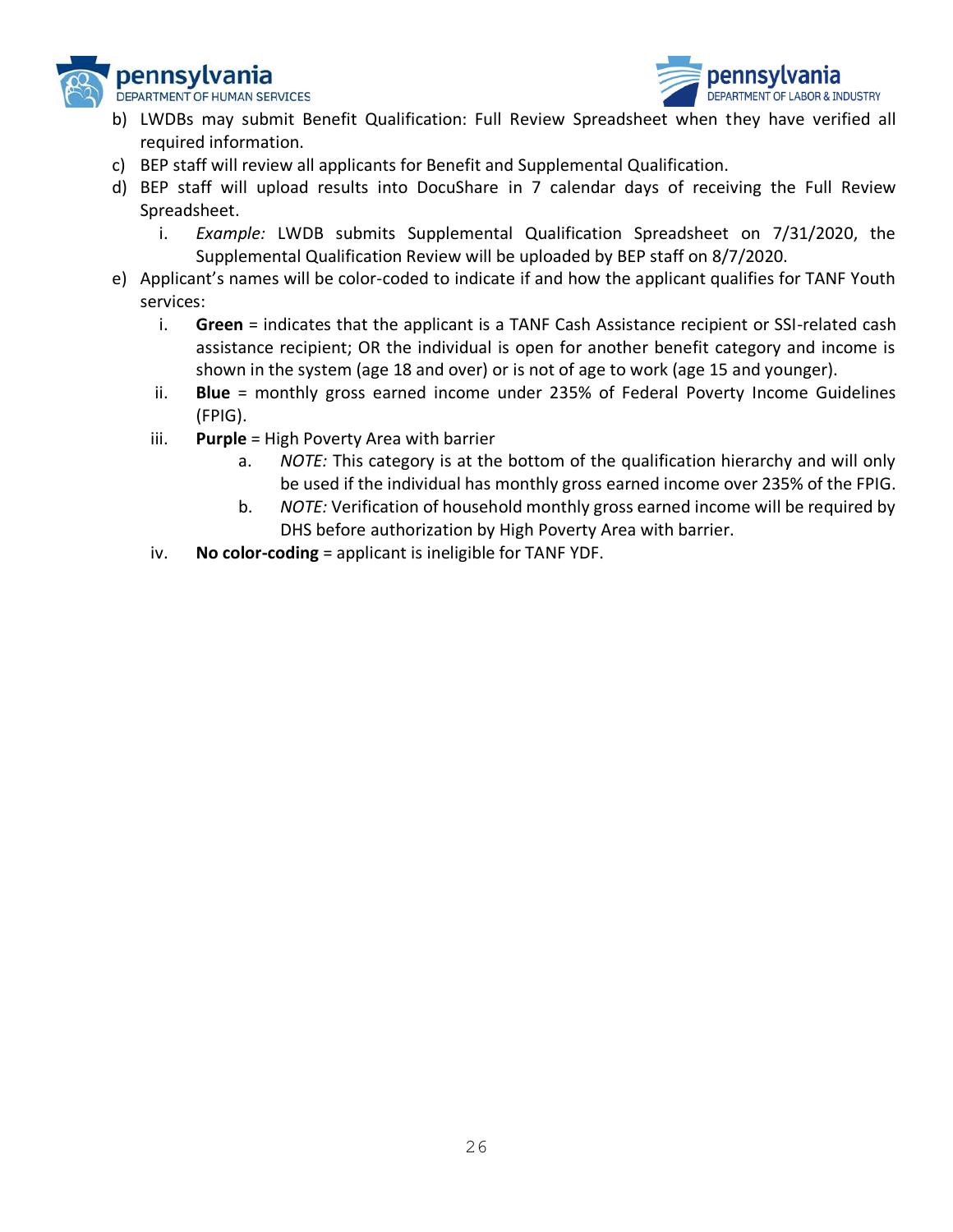



#### **APPENDIX F: ACRONYMS**

| <b>ADA</b><br><b>BEP</b><br><b>BWPO</b><br>CAO<br><b>CTE</b><br><b>CPSL</b><br><b>DHS</b><br><b>DOL</b> | Americans with Disabilities Act of 1990<br><b>Bureau of Employment Programs (DHS)</b><br>Bureau of Workforce Partnership and Operations (L&I)<br><b>County Assistance Office</b><br><b>Career and Technical Education</b><br><b>Child Protective Services Law</b><br>PA Department of Human Services<br>U.S. Department of Labor |
|---------------------------------------------------------------------------------------------------------|----------------------------------------------------------------------------------------------------------------------------------------------------------------------------------------------------------------------------------------------------------------------------------------------------------------------------------|
| <b>FPIG</b>                                                                                             | <b>Federal Poverty Income Guidelines</b>                                                                                                                                                                                                                                                                                         |
| <b>HHS</b>                                                                                              | U.S. Department of Health and Human Services (HHS)                                                                                                                                                                                                                                                                               |
| <b>HUD</b>                                                                                              | U.S. Department of Housing and Urban Development                                                                                                                                                                                                                                                                                 |
| <b>ISY</b>                                                                                              | <b>In-School Youth</b>                                                                                                                                                                                                                                                                                                           |
| LEP                                                                                                     | Limited English Proficiency                                                                                                                                                                                                                                                                                                      |
| <b>L&amp;I</b>                                                                                          | PA Department of Labor & Industry                                                                                                                                                                                                                                                                                                |
| <b>LWDB</b>                                                                                             | Local Workforce Development Board                                                                                                                                                                                                                                                                                                |
| MA                                                                                                      | <b>Medical Assistance</b>                                                                                                                                                                                                                                                                                                        |
| <b>OMB</b>                                                                                              | Office of Management and Budget                                                                                                                                                                                                                                                                                                  |
| OJT                                                                                                     | On-the-job Training                                                                                                                                                                                                                                                                                                              |
| <b>OSY</b>                                                                                              | Out-of-school youth                                                                                                                                                                                                                                                                                                              |
| PII                                                                                                     | Personally Identifiable Information                                                                                                                                                                                                                                                                                              |
| <b>PWE</b>                                                                                              | Paid Work Experience                                                                                                                                                                                                                                                                                                             |
| <b>PY</b>                                                                                               | Program Year                                                                                                                                                                                                                                                                                                                     |
| <b>RSAB</b>                                                                                             | <b>Resource Sharing Agreement and Budget</b>                                                                                                                                                                                                                                                                                     |
| <b>SSL</b>                                                                                              | Secure Sockets Layer                                                                                                                                                                                                                                                                                                             |
| <b>SSN</b>                                                                                              | <b>Social Security Number</b>                                                                                                                                                                                                                                                                                                    |
| <b>SNAP</b>                                                                                             | Supplemental Nutrition Assistance Program                                                                                                                                                                                                                                                                                        |
| <b>STEM</b>                                                                                             | Science, Technology, Engineering and Math                                                                                                                                                                                                                                                                                        |
| <b>STEAM</b>                                                                                            | Science, Technology, Engineering, Arts, and Math                                                                                                                                                                                                                                                                                 |
| <b>TANF</b>                                                                                             | <b>Temporary Assistance for Needy Families</b>                                                                                                                                                                                                                                                                                   |
| <b>TANF YDF</b>                                                                                         | <b>TANF Youth Development Funding</b>                                                                                                                                                                                                                                                                                            |
| <b>TANF YDP</b>                                                                                         | <b>TANF Youth Development Program</b>                                                                                                                                                                                                                                                                                            |
| <b>WIOA</b>                                                                                             | Workforce Innovation and Opportunity Act                                                                                                                                                                                                                                                                                         |